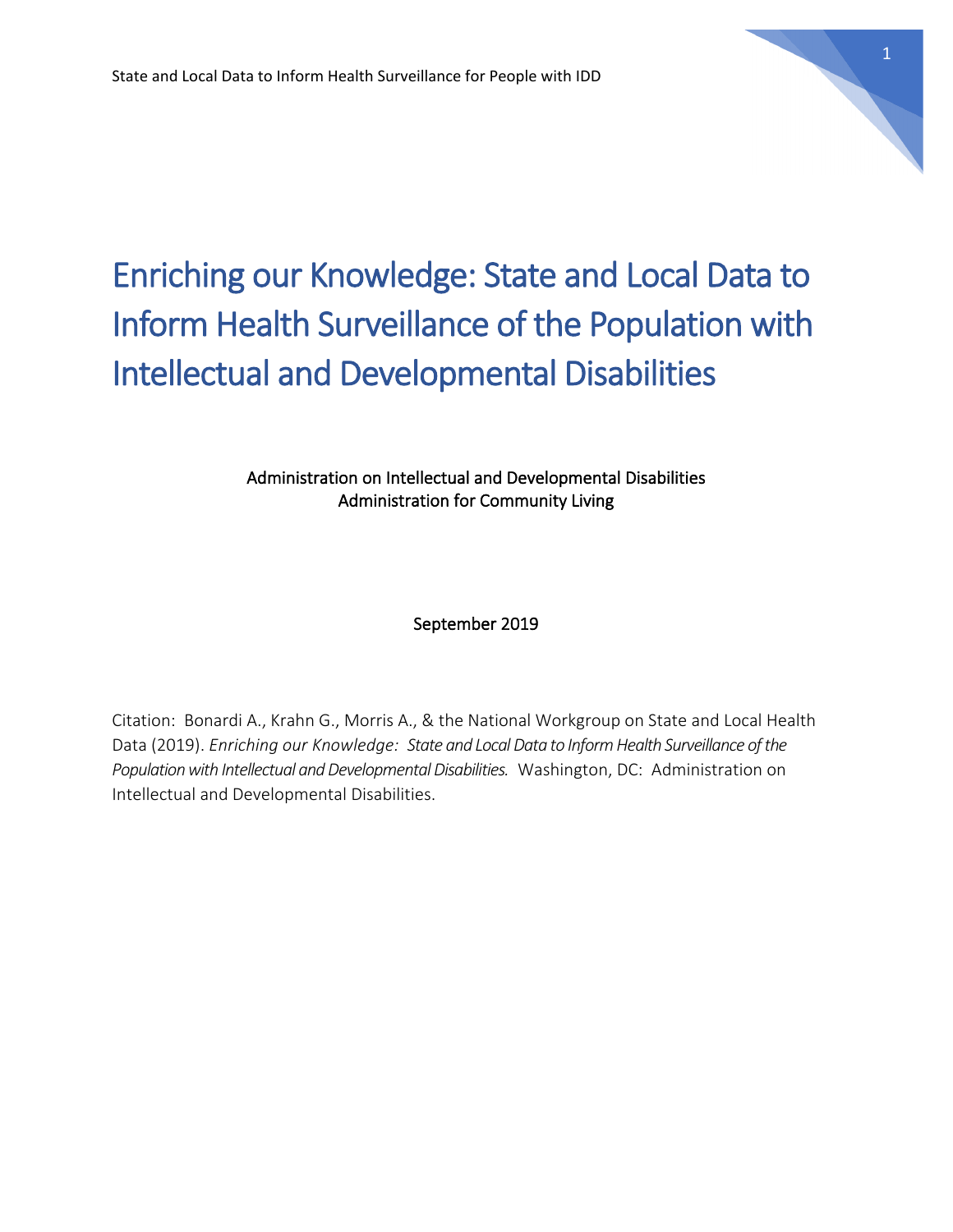## Collaborating Partners within the United States Department of Health & Human Services

Administration on Intellectual and Developmental Disabilities, Administration for Community Living (AIDD, ACL)

National Center for Health Statistics, Centers for Disease Control & Prevention (NCHS, CDC)

- Assistant Secretary for Planning and Evaluation, United States Department of Health & Human Services (ASPE, HHS)
- National Center on Birth Defects and Developmental Disabilities, Centers for Disease Control and Prevention (NCBDDD, CDC)
- National Institute for Disability, Independent Living and Rehabilitation Research, Administration for Community Living (NIDILRR, ACL)

Office of Minority Health, Centers for Medicare & Medicaid Services (OMH, CMS)

Office of Minority Health, United States Department of Health & Human Services (OMH, HHS)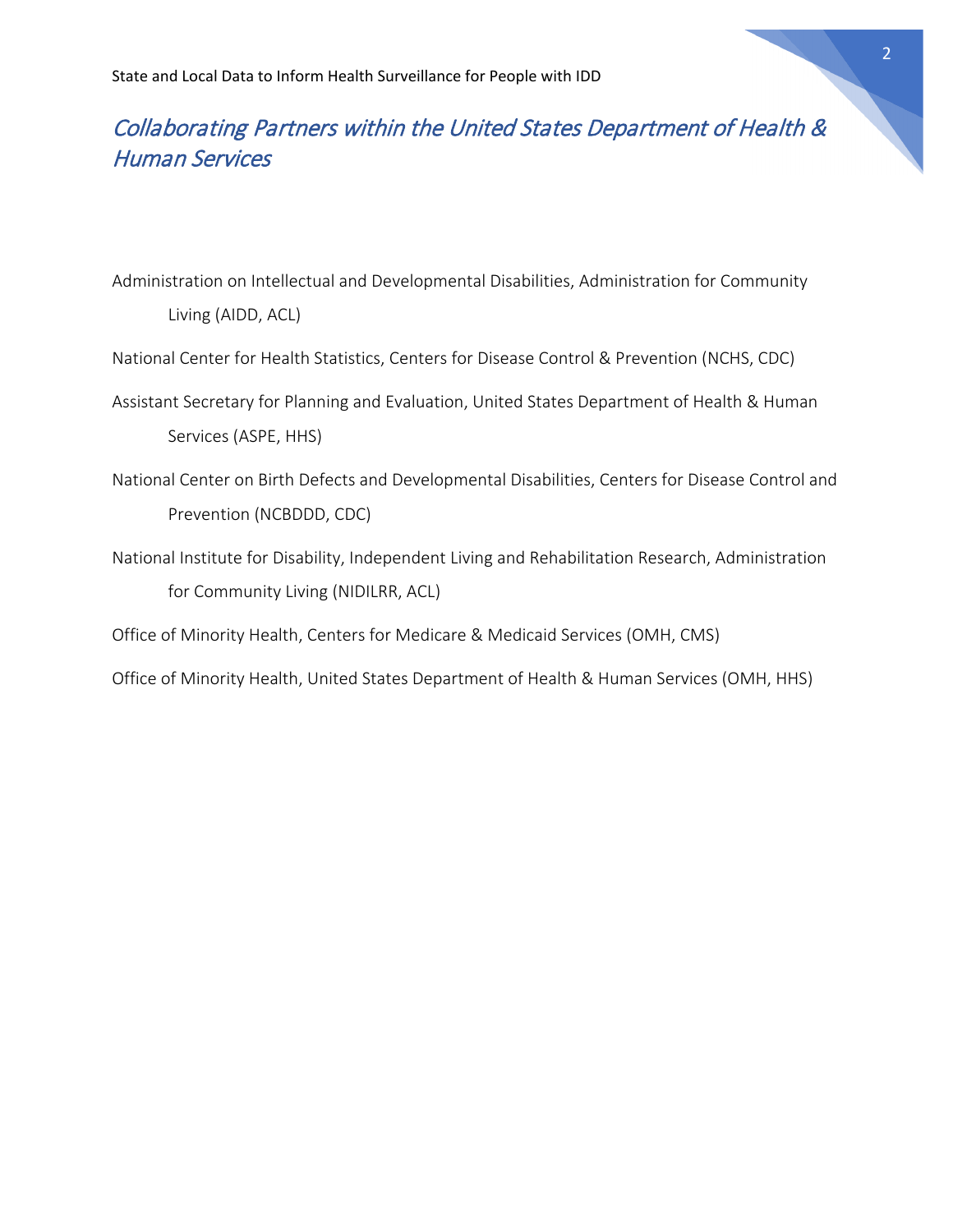## Members of the State and Local Health Data Workgroup

Alixe Bonardi, (Chair) Human Services Research Institute Gloria Krahn, (Co-Chair) Oregon State University Mary Lee Fay, National Association of State Directors of Developmental Disabilities Services Elsa Haile, Centers for Medicare and Medicaid Services, HHS Jean Hall, University of Kansas Melissa Harris, Centers for Medicare and Medicaid Services, HHS Andrew Houtenville, University of New Hampshire Amie Lulinski, University of Colorado Bill Martin, Assistant Secretary for Planning and Evaluation, HHS Jareen Meinzen-Derr, Cincinnati Children's Hospital Medical Center Margaret Nygren, American Association on Intellectual and Developmental Disabilities Catherine Okoro, National Center on Birth Defects and Developmental Disabilities, CDC, HHS Ilka Riddle, Cincinnati Children's Hospital Medical Center Shea Tanis, University of Colorado

#### With contributions from:

Tawara D. Goode, Georgetown University Dianne Rucinski, Office of Minority Health, HHS Hassan Ragy, Human Services Research Institute

#### Administration for Community Living, U.S. Department of Health & Human Services:

Jennifer Johnson, Administration on Intellectual and Developmental Disabilities Andrew Morris, Center for Policy and Evaluation Amanda Reichard, National Institute on Disability, Independent Living, and Rehabilitation Research Kristen Robinson, Center for Policy and Evaluation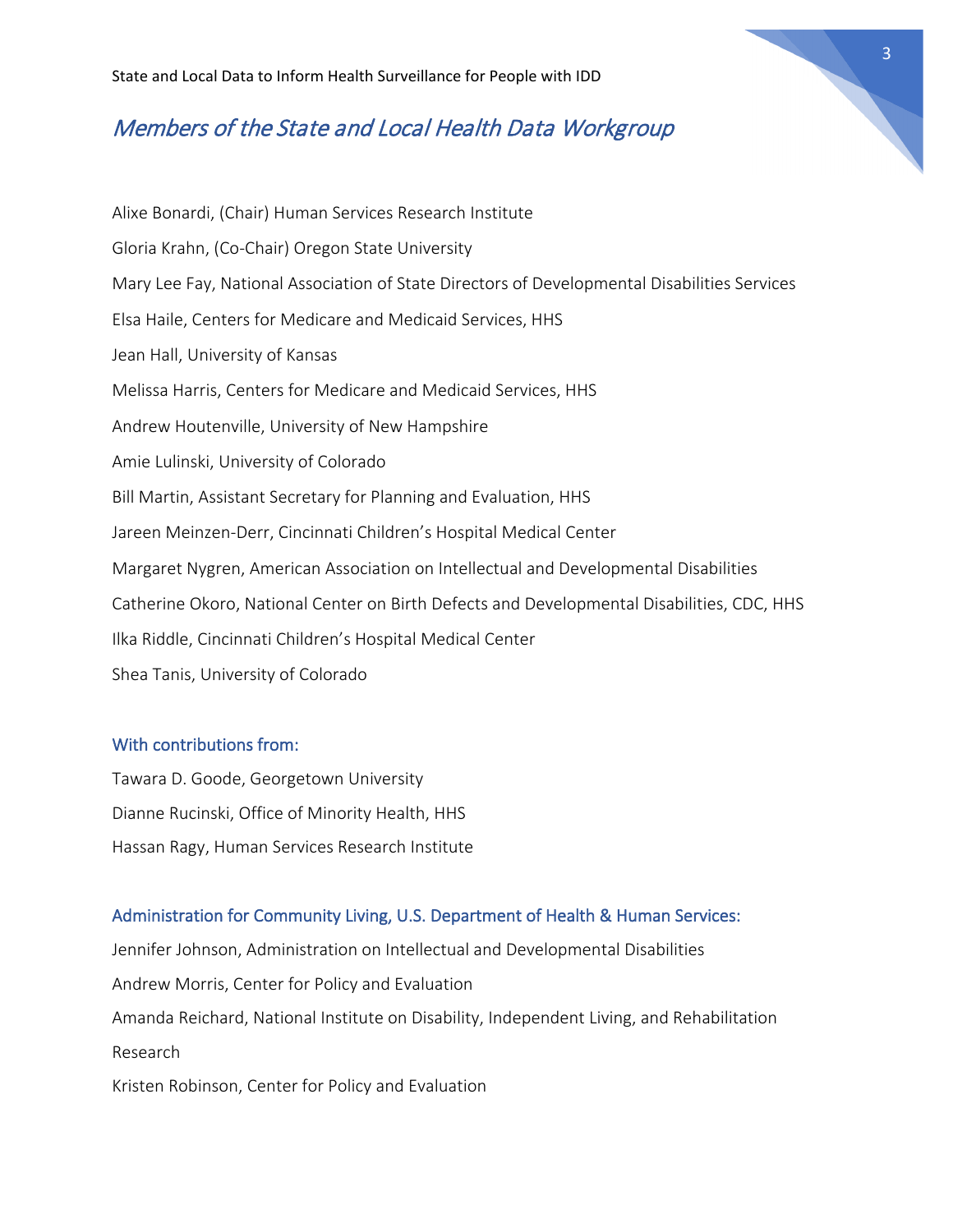## Acknowledgements

As Deputy Commissioner of the Administration on Disabilities, I am pleased to present this report *Enriching our Knowledge: State and Local Data to Inform Health Surveillance of the Population with Intellectual and Developmental Disabilities.* This is the second of two companion reports that resulted from a highly productive partnership of public and private sectors to address the need for better data on the health of people with intellectual and developmental disabilities.

This report examines promising practices for using administrative data at the state and local level to develop an understanding of the health status and health needs of adults with intellectual and developmental disabilities. It describes efforts underway in several states identified through the National Association of State Directors of Developmental Disabilities Services and highlights ongoing work of the National Center on Birth Defects and Developmental Disabilities (NCBDDD) to identify the health promotion needs of this population.

I'm deeply thankful for the collaborations with the other HHS agencies who committed their effort and attention to this initiative, most notably the NCBDDD and NCHS of the CDC. This work was accomplished through the efforts of state programs, researchers, and disability organizations—particularly AUCD, NASDDDS, and HSRI—that generously contributed their time, and with the leadership of Alixe Bonardi and Gloria Krahn. Finally, I gratefully acknowledge the contributions of Andrew Morris of CPE, ACL, who provided the internal management and coordination that brought this report to completion.

Jennifer Johnson, Ed.D. Deputy Commissioner, Administration on Disabilities and Director, Office of Disability Service Innovations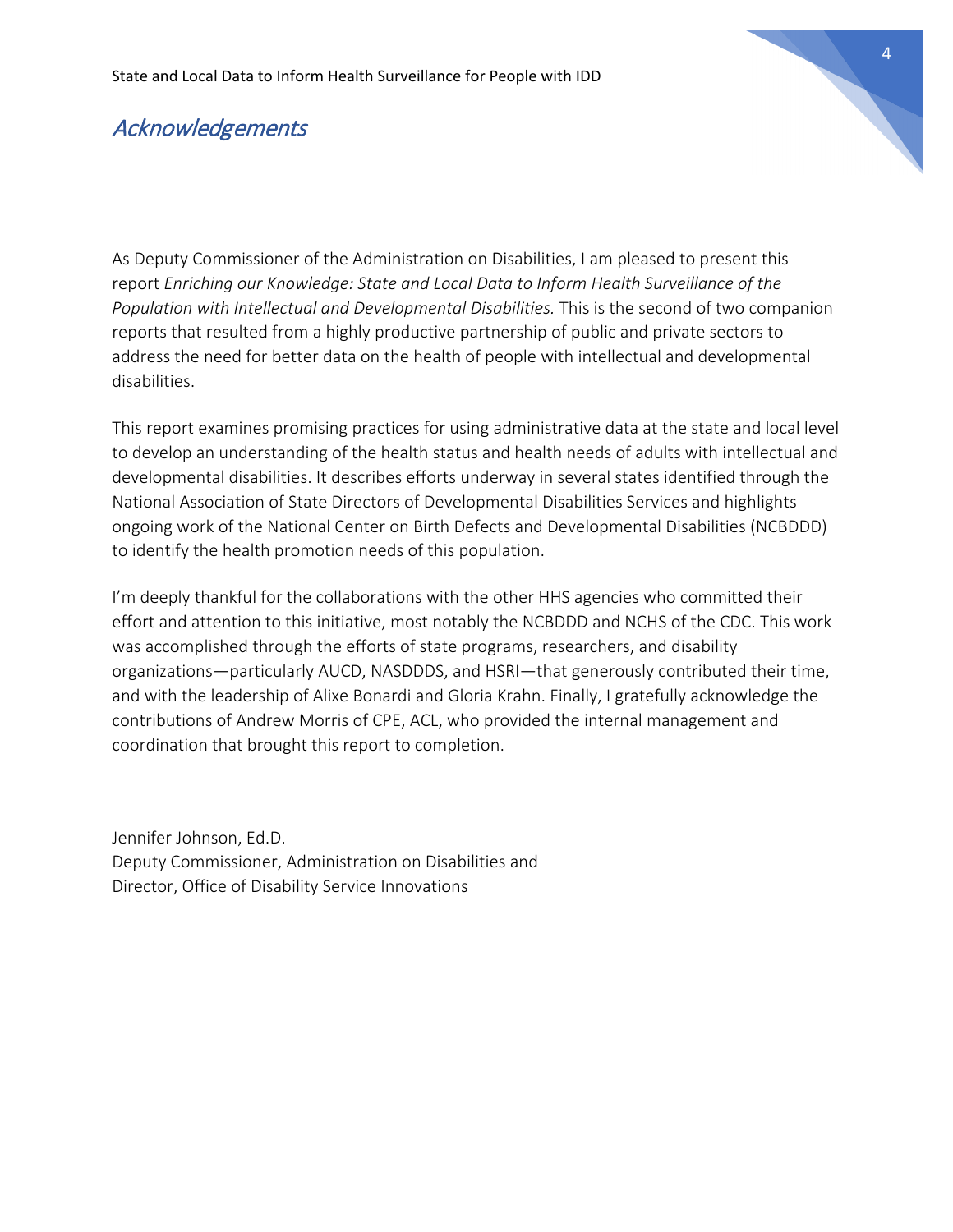## **Contributors**

People who generously provided information about their states through interviews:

Nancy Bargmann – California Department of Developmental Services John Doyle – California Department of Developmental Services Vicky Lovell – California Department of Developmental Services Aaron Carruthers – California State Council on Developmental Disabilities Vicki Smith – California State Council on Developmental Disabilities

John Martin – Ohio Department of Developmental Disabilities Hope McGonigle – Ohio Department of Developmental Disabilities Tina Evans – Ohio Department of Developmental Disabilities

Ed Holen — Washington State Developmental Disabilities Council

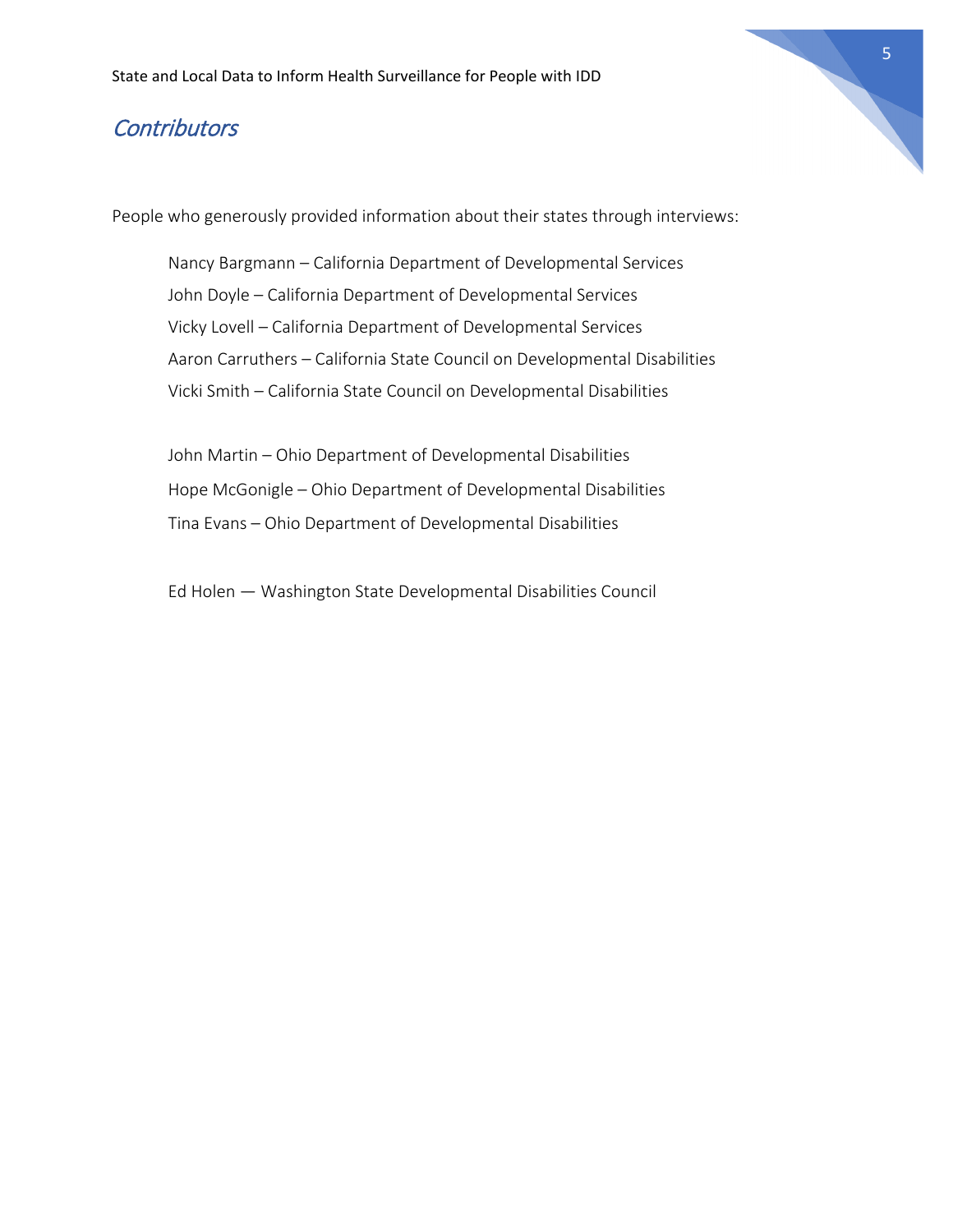## Contents

| i.   |                                                              |  |
|------|--------------------------------------------------------------|--|
| ii.  |                                                              |  |
| iii. |                                                              |  |
| iv.  |                                                              |  |
| V.   |                                                              |  |
|      |                                                              |  |
| i.   |                                                              |  |
| ii.  | Consumer Assessment of Healthcare Providers and Systems HCBS |  |
|      |                                                              |  |
|      |                                                              |  |
| i.   |                                                              |  |
| ii.  |                                                              |  |
|      |                                                              |  |
|      |                                                              |  |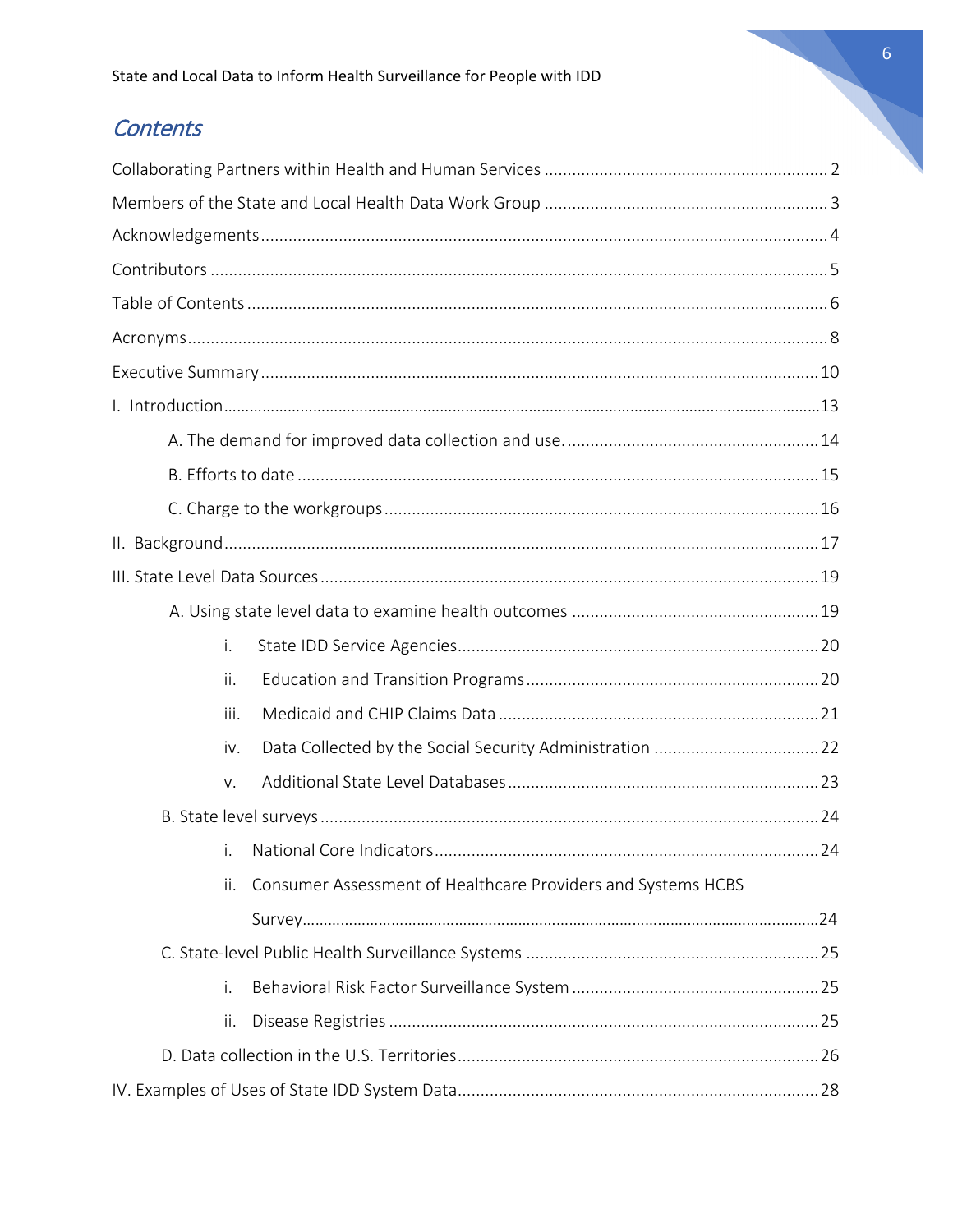| i. Washington State: Efforts to Expand Beyond the 'Served' Population28               |  |  |
|---------------------------------------------------------------------------------------|--|--|
|                                                                                       |  |  |
| South Carolina: Expanding Knowledge through Data Linkages29<br>i.                     |  |  |
| Ohio: Connecting Medicaid data with State DD Services Data30<br>ii.                   |  |  |
|                                                                                       |  |  |
| California: Examining Utilization by Race, Ethnicity and Language Spoken30<br>i.      |  |  |
| D. Multi-state-level highlight: The CDC's Disability and Health Programs initiative31 |  |  |
|                                                                                       |  |  |
| Consideration of Datasets that Describe Adults and Children. 32<br>i.                 |  |  |
| ii. Examining Outcomes by Race, Ethnicity, and Language 33                            |  |  |
|                                                                                       |  |  |
|                                                                                       |  |  |
|                                                                                       |  |  |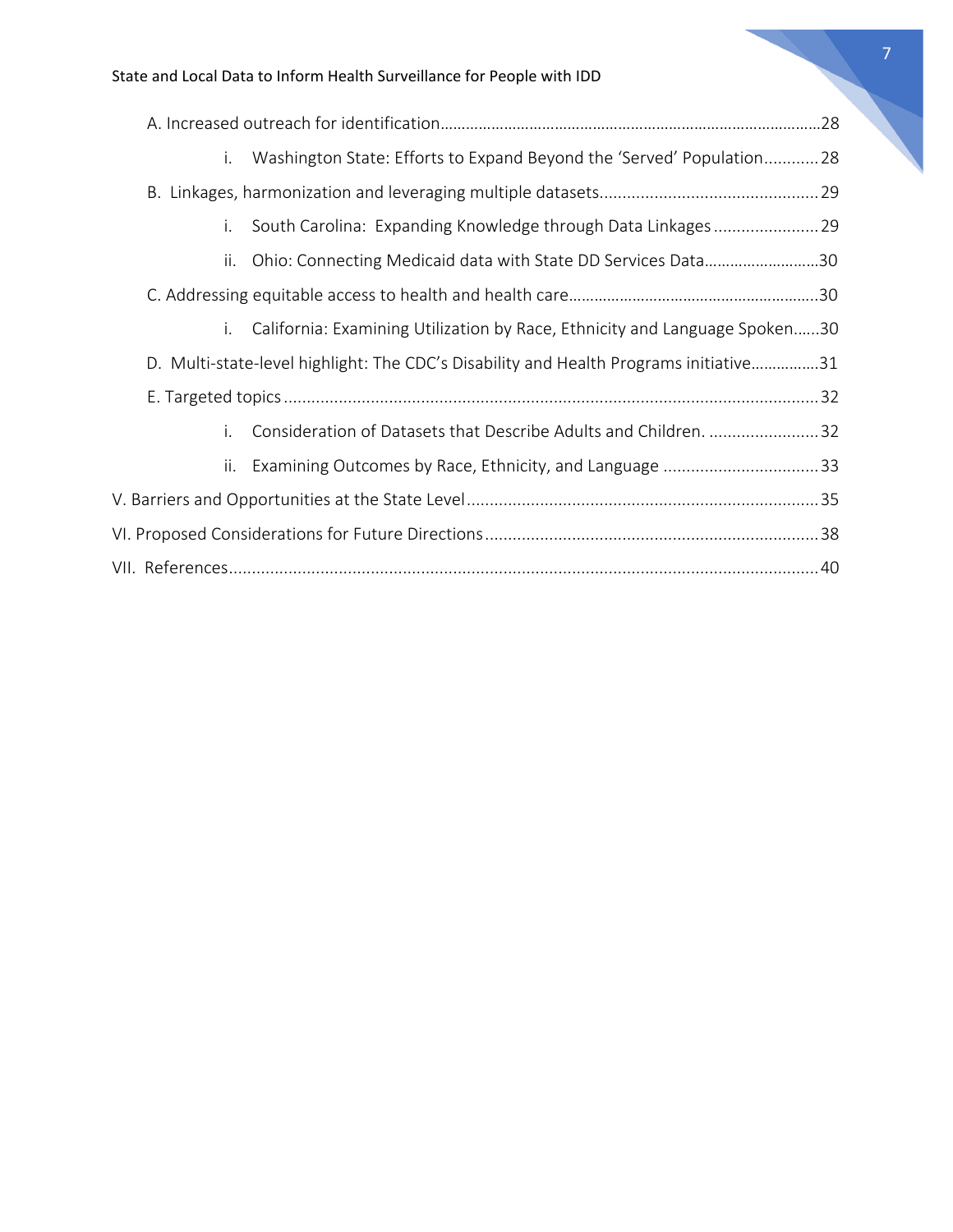# 8

## Acronyms

| AAIDD             | American Association on Intellectual and Developmental Disabilities            |
|-------------------|--------------------------------------------------------------------------------|
| <b>ACL</b>        | Administration for Community Living, HHS                                       |
| <b>ACS</b>        | American Community Survey                                                      |
| <b>AIDD</b>       | Administration on Intellectual and Developmental Disabilities, ACL, HHS        |
| <b>ASD</b>        | Autism Spectrum Disorder                                                       |
| <b>ASPE</b>       | Assistant Secretary for Planning and Evaluation                                |
| AT                | Assistive Technology                                                           |
| <b>AUCD</b>       | Association of University Centers on Disabilities                              |
| <b>BRFSS</b>      | Behavioral Risk Factor Surveillance System                                     |
| <b>CAHPS HCBS</b> | Consumer Assessment of Healthcare Providers and Systems HCBS Survey            |
| <b>CDC</b>        | Centers for Disease Control and Prevention                                     |
| <b>CMS</b>        | Centers for Medicare & Medicaid Services                                       |
| <b>CERIIDD</b>    | Center for Epidemiological Research for Individuals with Intellectual and      |
|                   | Developmental Disabilities                                                     |
| <b>CHIP</b>       | Children's Health Insurance Program                                            |
| <b>CPS</b>        | <b>Current Population Survey</b>                                               |
| DD                | Developmental Disabilities                                                     |
| DD Act            | Developmental Disabilities Assistance and Bill of Rights Act of 2000           |
| <b>DoDD</b>       | Department of Developmental Disabilities                                       |
| <b>FERPA</b>      | Family Educational Rights and Privacy Act                                      |
| <b>HHS</b>        | Health & Human Services, U.S. Department of                                    |
| <b>HCBS</b>       | Home & Community Based Services                                                |
| IEP/IFSP          | Individualized Education Program/Individualized Family Service Plan            |
| <b>HRSA</b>       | Health Resources and Services Administration, HHS                              |
| <b>HSRI</b>       | Human Services Research Institute                                              |
| ICD-9/10          | International Classification of Diseases, Ninth and Tenth Revisions            |
| ICF/ID            | Intermediate Care Facilities for Individuals with Intellectual Disability      |
| ID                | Intellectual Disability                                                        |
| <b>IDD</b>        | Intellectual and Developmental Disabilities                                    |
| <b>IDEA</b>       | Individuals with Disabilities Education Act                                    |
| <b>LTSS</b>       | Long-term Supports and Services                                                |
| <b>MACBIS</b>     | Medicaid and CHIP Business Information and Solutions                           |
| <b>NACDD</b>      | National Association of Councils on Developmental Disabilities                 |
| <b>NASDDDS</b>    | National Association of State Directors of Developmental Disabilities Services |
| <b>NCBDDD</b>     | National Center on Birth Defects and Developmental Disabilities                |
| <b>NCES</b>       | National Center for Education Statistics, DOE                                  |
| <b>NCI</b>        | National Core Indicators                                                       |
| <b>NHIS</b>       | National Health Interview Survey                                               |
| <b>OMH</b>        | Office of Minority Health, CMS                                                 |
| <b>OMH</b>        | Office of Minority Health, HHS                                                 |
| <b>SIPP</b>       | Survey of Income and Program Participation                                     |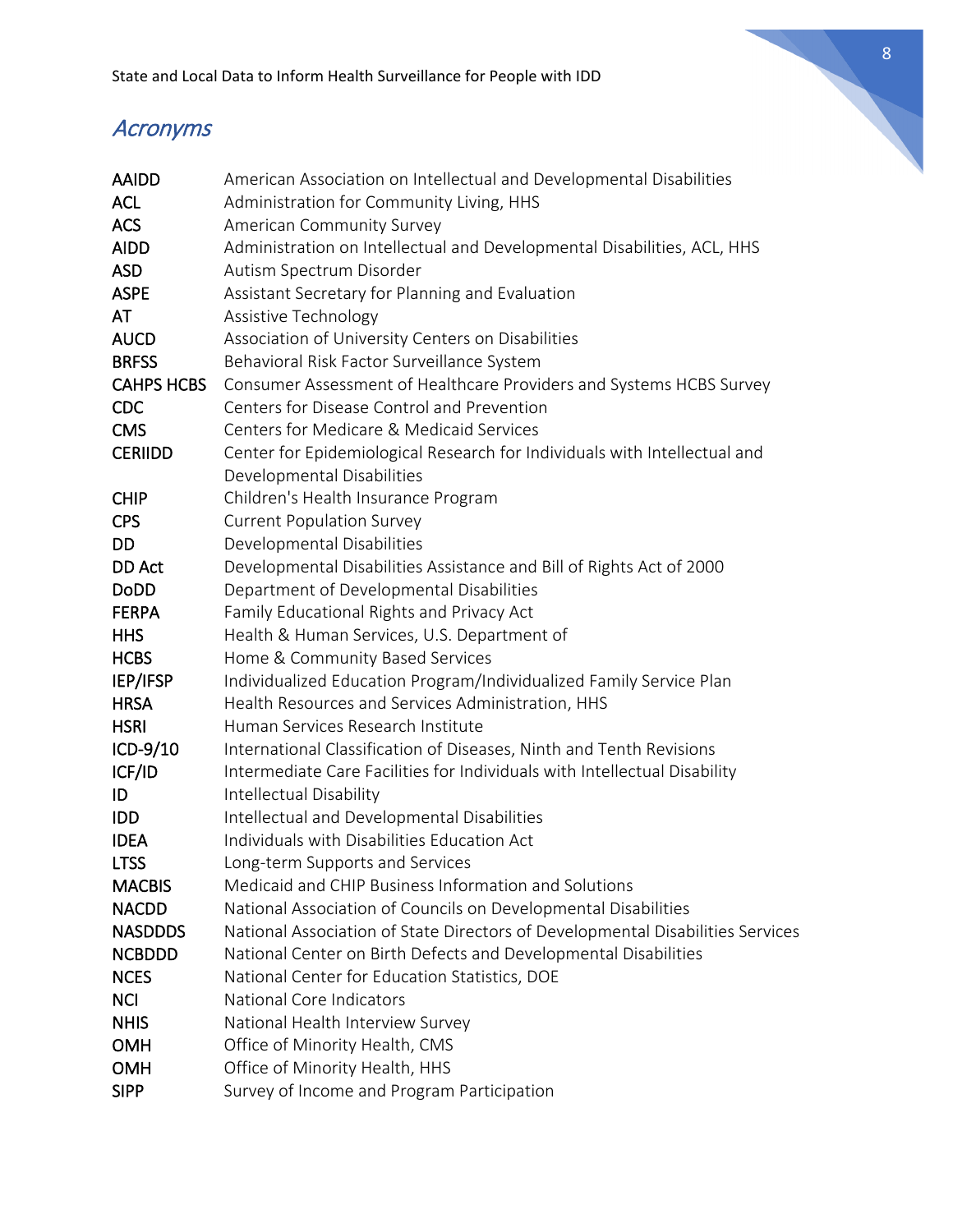| <b>SSA</b>    | Social Security Administration                          |
|---------------|---------------------------------------------------------|
| SSA DAF       | Social Security Administration Disability Analysis File |
| <b>SSDI</b>   | Social Security Disability Insurance                    |
| SSI           | Supplemental Security Income                            |
| <b>T-MSIS</b> | Transformed Medicaid Statistical Information System     |

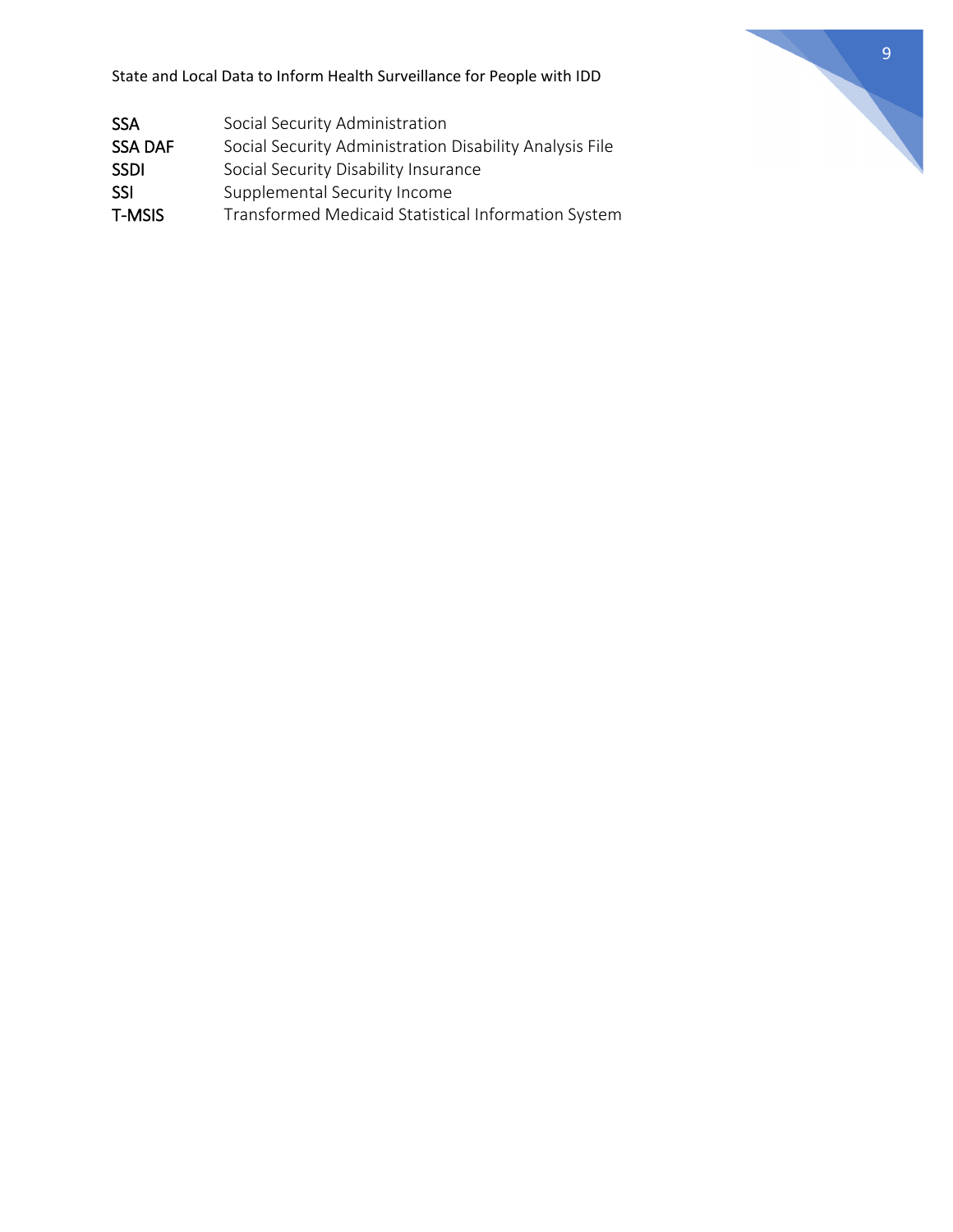## Executive Summary

Over the past 20 years, services and supports for people with intellectual and developmental disabilities (IDD) have changed significantly. The vast majority of adults with IDD now live in home and community-based settings rather than institutions. Data are collected on the IDD population's use of public programs (e.g., Medicaid and Social Security), their places of residence, and their employment status; however, the health status of people with IDD has received much less surveillance attention. While there are many unknowns regarding the health status of people with IDD who live in the community, even less is known about those who live in the community but who do not receive state-administered IDD or other public services. What we know is that many people with IDD are included in the 5% of the U.S. non-institutionalized population requiring help with activities of daily living (ADLs) and instrumental activities of daily living (IADLs) that in 2006 accounted for 23% of all spending in the country and half of all health care spending that year (The Lewin Group, 2010). This is the most recent public data analysis we were able to identify.

The primary challenge to health surveillance in this population relates to how the population can be identified in available data collection systems. For people who are eligible for and receiving long term supports and services (LTSS), their IDD may be included as a qualifying diagnosis; however, there is typically limited health information available in LTSS records. Most state administrative datasets do not capture people with IDD who are not receiving public services or are not known to the LTSS system. While national public health surveillance systems could be used to identify and inform the health surveillance of the entire population with IDD (including those who are not receiving publicly funded services), these surveillance systems do not uniformly identify people with an IDD, and do not provide the deep level of information that state data may provide.

This is one of two companion workgroup reports to address health data regarding people with IDD. In 2017, the Administration on Intellectual and Developmental Disabilities (AIDD) convened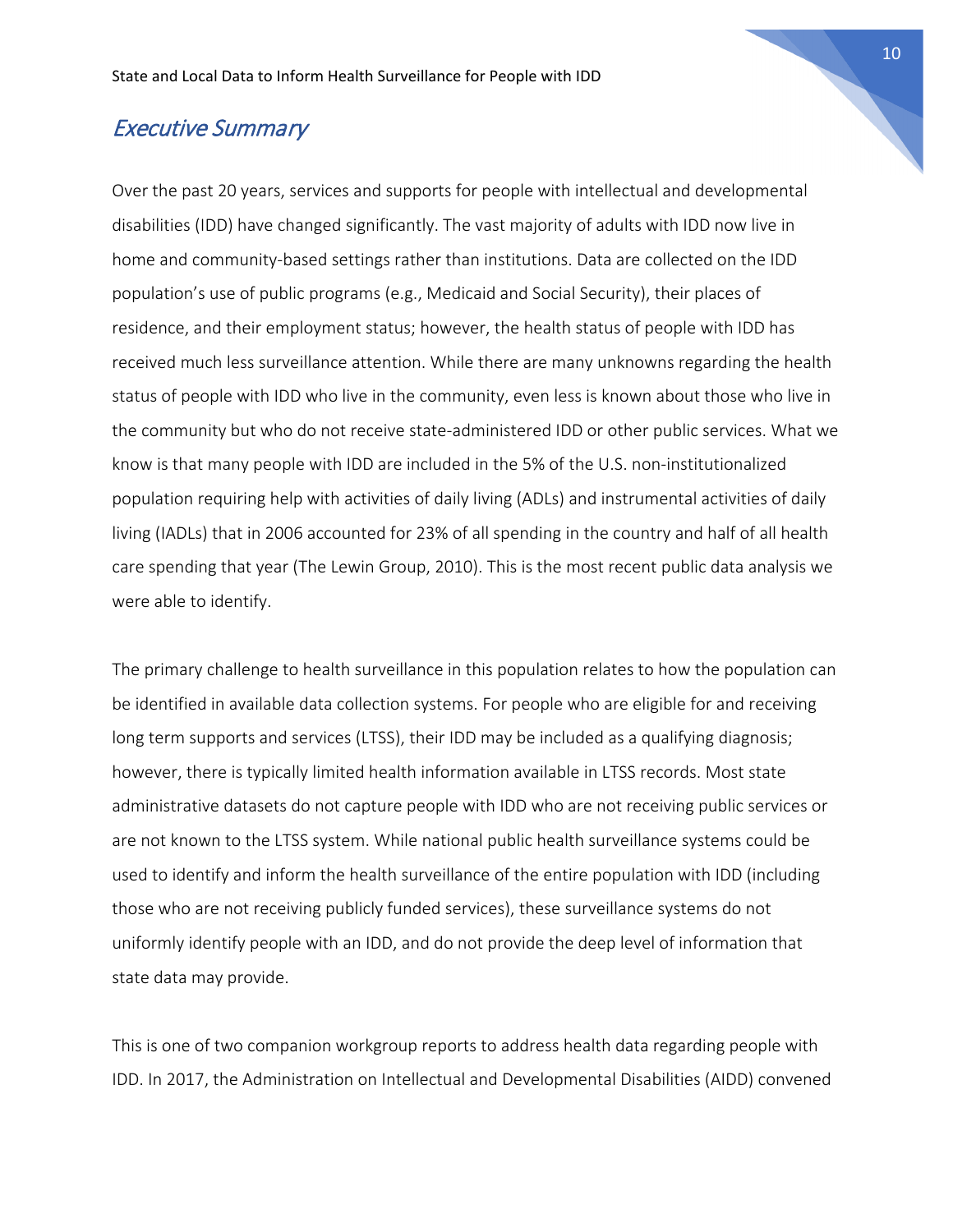a meeting to examine issues related to health surveillance in the population with IDD. The meeting included cross-agency U.S. Department of Health & Human Services (HHS) subject matter experts, national disability organization experts, and nationally recognized researchers. Two workgroups were established in 2018 to investigate the issues in national surveillance and opportunities available through state and local administrative data.

The technical reports from the two workgroups are:

- 1. *Working through the IDD Data Conundrum: Identifying People with Intellectual and Developmental Disabilities in National Population Surveys* (2019), which is intended to address national prevalence data through national surveillance.
- 2. This report, *Enriching our Knowledge: State and Local Data to Inform Health Surveillance of the Population with Intellectual and Developmental Disabilities* (2019), is intended to explore opportunities for richer contextual information available from administrative data at the state, territory, and multi-state level.

This report describes state level administrative datasets and systems, data collection efforts and surveys that hold promise for describing the population with IDD. Many data systems do not capture the whole population of people with IDD; rather, they identify only that portion who receive specific services. In other population level datasets, people with IDD cannot be identified within the data. This report reviews promising approaches that identify people with IDD in state level data, and that allow state level data to be examined within and across state data systems, including examples of data linkages.

To contextualize the discussion on the collection and use of data at the state level, workgroup members interviewed leaders of relevant agencies in the states of California, Ohio, and Washington. These states, in addition to South Carolina, were highlighted because they provide examples of focused efforts in data collection and analysis that allow for the identification of people with IDD in their datasets, and for expanding race/ethnicity information on people with IDD with more granularity than previous dichotomizing on "non-Hispanic Whites" or "minority." A cross-state Medicaid data project supported by NCBDDD of CDC demonstrates the use of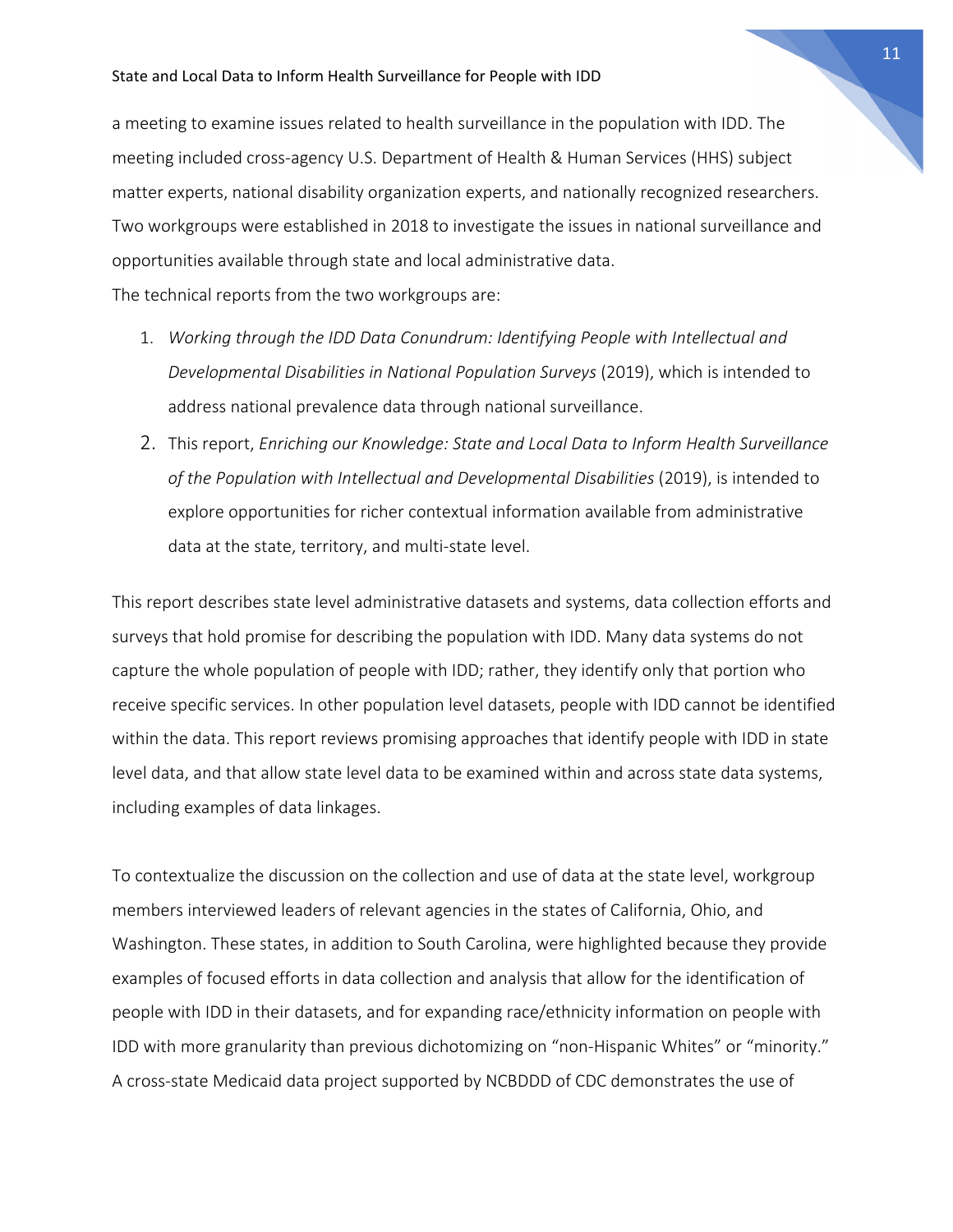Medicaid data to examine aspects of health utilization in the population identified with intellectual disability (ID). This report includes key findings from the discussions with state leaders.

In identifying opportunities to provide richer information about the population with IDD using state level data, the workgroup also identified both challenges and considerations for future directions. Future directions proposed by the workgroup include consistent operational definitions in data collection; promoting research to fill knowledge gaps; and encouraging wide dissemination of research findings to inform health surveillance and outcomes for people with IDD.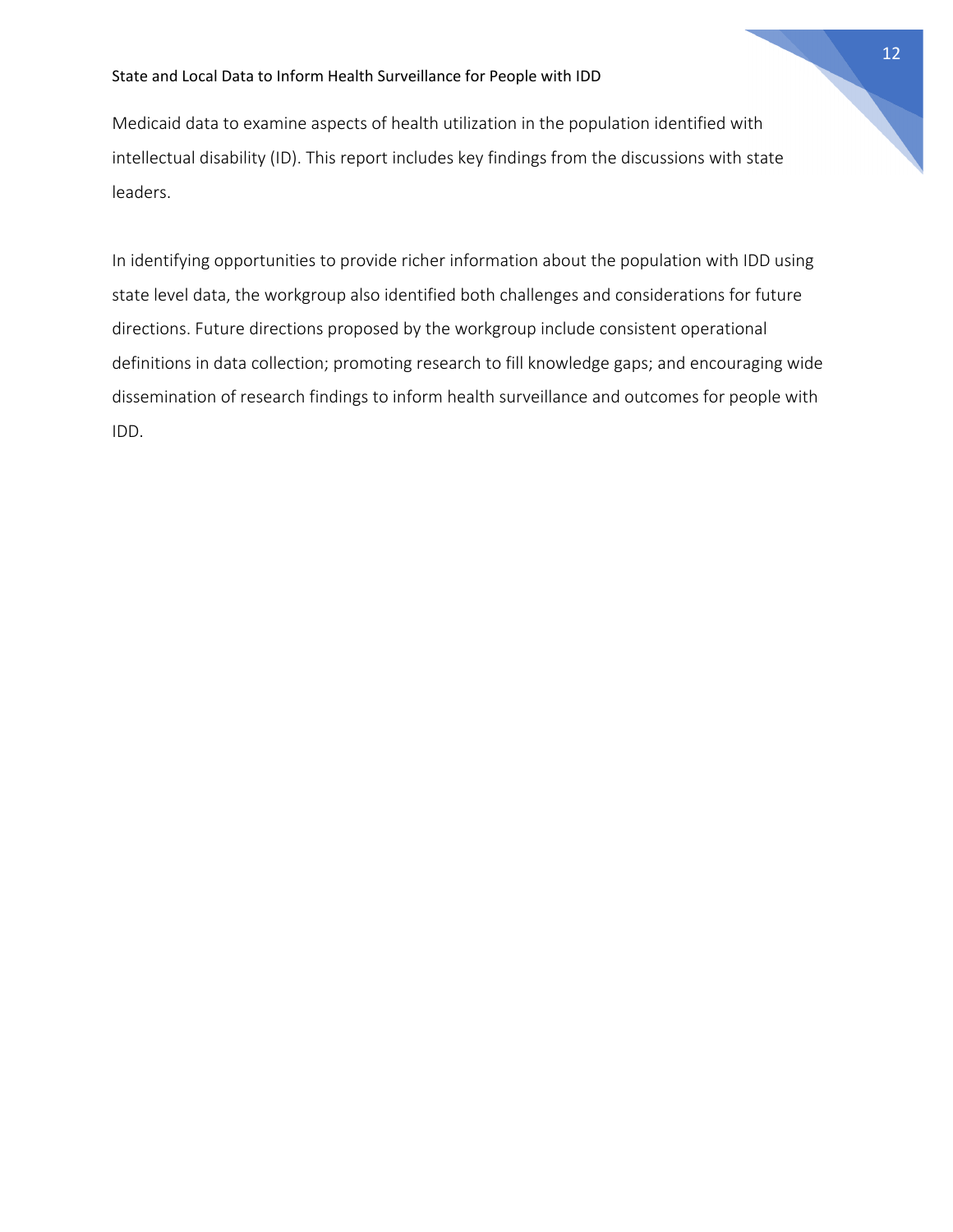## I. Introduction

The Administration on Intellectual and Developmental Disabilities (AIDD), within the Administration on Community Living (ACL) of the U.S. Department of Health and Human Services (HHS), recognized the need to update prevalence estimates and health status information on people with intellectual and developmental disabilities (IDD) in the U.S. states and territories. The current best estimates of national prevalence and information on health status of people with IDD are based on data gathered by the National Health Interview Survey-Disability Supplement (NHIS-DS, 1994-95)—data that are almost 25 years old (National Center for Health Statistics, 2015).

Much has changed for people with IDD since data were collected in the NHIS-DS, for example, many more people with IDD now receive supports to live with their families or independently in their communities. Practices in the U.S. reflect a changing focus from an institutional-based service system to an integrated community-based one, and from a focus on externallydetermined services to more individualized and person-centered approaches that support people with IDD in reaching their highest potential (McDonald & Raymaker, 2013). These changes are codified through notable additions to the Developmental Disabilities Assistance and Bill of Rights Act in 1984 (42 U.S.C. 6000 et seq.), the Developmental Disabilities Assistance and Bill of Rights Act Amendments of 1994 (U.S.C. 6000 et seq. as amended and repealed by 42 U.S.C 15000 et seq.) and the Developmental Disabilities and Bill of Rights Act of 2000 (DD Act) (42 U.S.C. 15001 et seq.); the Community-Based Alternatives for Individuals with Disabilities (Executive Order No. 13217, 2001); and by Home and Community Based Services (HCBS) reimbursement provisions under Medicaid state plan and waiver authorities (ACL, 2018).

Given the changes in laws and regulations over the past 25 years (and corresponding changes to data collection), AIDD recognized and sought to explore the potential utility of existing administrative data sources at the state and territory level for information on the IDD population. These data are contextually rich and could enhance federal and state programs, policies, and planning, while supplementing health surveillance information on people with IDD.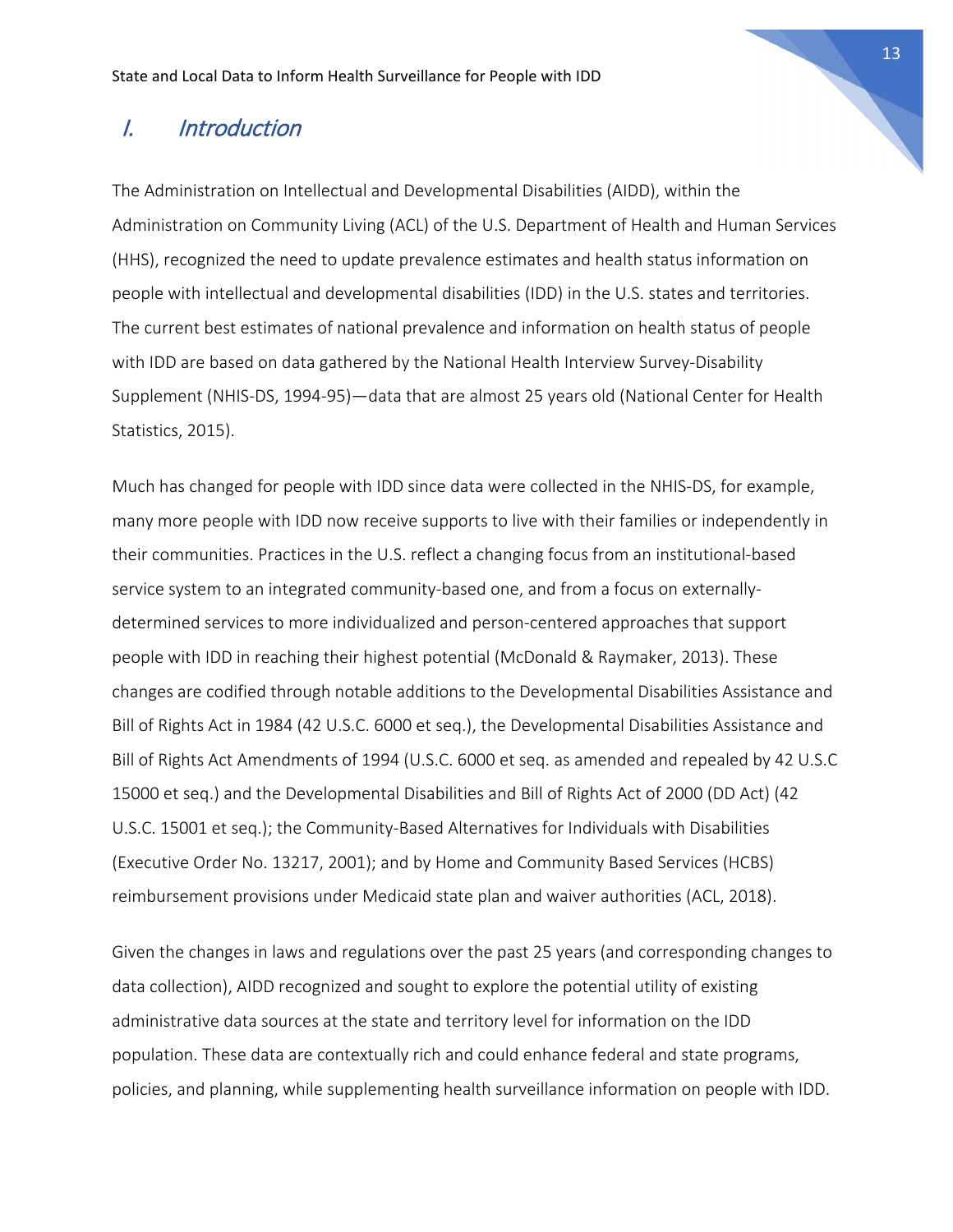Other federal agencies are also seeking better data on the population with IDD. Notably in 2015, the Centers for Medicare and Medicaid Services (CMS) Office of Minority Health (OMH) formally recognized that people with disabilities are at risk for health disparities (CMS, 2015). For this report, the HHS Office of Minority Health (OMH) definition of health equity is used, which is the "attainment of the highest level of health for all people. Achieving health equity requires valuing everyone equally with focused and ongoing societal efforts to address avoidable inequalities, historical and contemporary injustices, and the elimination of health and healthcare disparities" (HHS, n.d.).

#### A. The demand for improved data collection and use

State, local, and federal entities require population demographic and outcome data for effective fiscal projections, policy development, and program planning. While the precise rates of people with IDD are unknown, we believe that they are included in the 5% of the U.S. noninstitutionalized population receiving support for activities of daily living (ADLs) and instrumental activities of daily living (IADSs) that, in 2006, accounted for 23% of all spending in the country and half of all health care spending that year(The Lewin Group, 2010). Improved and updated data are needed to better:

- determine the health status and health disparities of people with IDD in states and territories,
- understand the factors that affect the health of people with IDD,
- interpret the experience of people with IDD in intersecting populations that also experience racial and ethnic health disparities such as populations of American Indian/Alaska Natives and people living in the U.S. territories,
- identify disparities that people with IDD and co-occurring psychiatric or physical disorders experience as compared with peers with IDD and without co-occurring conditions, and with people without IDD but who have physical and psychiatric conditions.
- understand how people with IDD access and utilize publicly-funded services, including effects of social determinants and geographical variability of those services.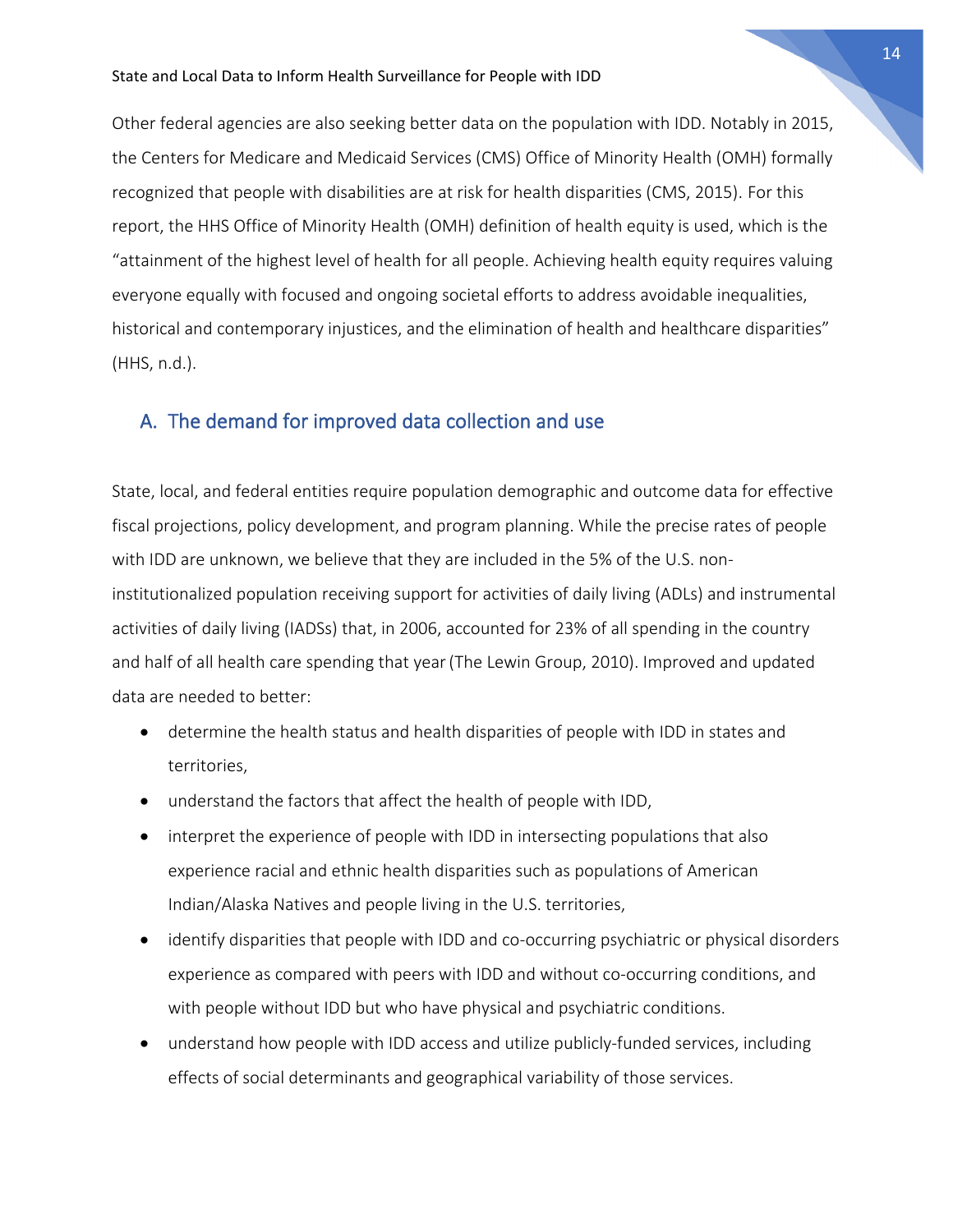State and local data can provide an understanding of health and services for people with IDD based on intersecting variables. The analysis of these data can suggest promising directions for state, local, and national services and supports.

#### B. Efforts to date

AIDD convened a multi-agency, multi-stakeholder meeting in November of 2017. The purpose of this meeting was to bring together diverse expertise to review the status of health surveillance for people with IDD, determine methods for estimating prevalence, and identify potential directions for improving health surveillance data from among the array of emerging possibilities. Participants included representatives from:

- HHS: ACL, National Center for Health Statistics (NCHS), National Center on Birth Defects and Developmental Disabilities (NCBDDD), CMS, Assistant Secretary for Planning and Evaluation (ASPE), and OMH.
- National disability organizations: Association of University Centers on Disabilities (AUCD), Human Services Research Institute (HSRI), National Association of State Directors of Developmental Disabilities Services (NASDDDS), National Association of Councils on Developmental Disabilities (NACDD), and the Center for Epidemiological Research for Individuals with Intellectual and Developmental Disabilities (CERIIDD).
- University-based researchers from nine universities and academic centers with subject matter expertise in health surveillance of people with IDD: Cincinnati Children's Hospital Medical Center, Georgetown University, Ohio State University, Oregon State University, University of Illinois at Chicago, University of Colorado, University of Kansas, University of Minnesota, and University of New Hampshire.

Discussions included preliminary review of available data at the state level including statistical approaches that may hold promise for understanding populations. Through discussion of the best-available research and surveillance approaches, AIDD leadership endorsed continued efforts in two targeted areas: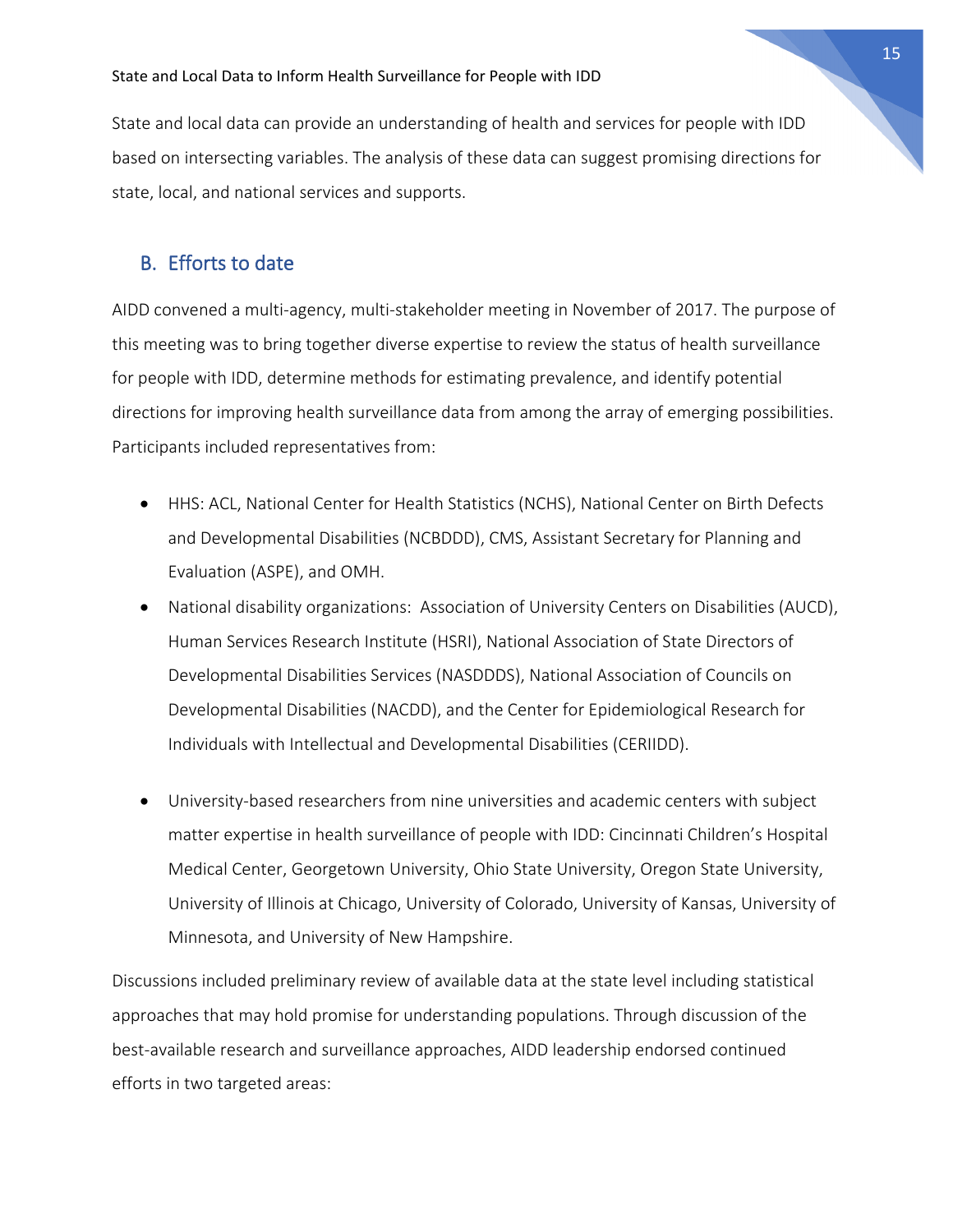- 1. Pursue efforts to enhance prevalence data through national surveillance, and
- 2. Explore opportunities for richer contextual information from administrative data at the state, territory, and multi-state level.

## C. Charge to the workgroups

This led to the establishment of two workgroups with an overall purpose:

*To prioritize and address the need for better data to understand the prevalence, health status, and health determinants of people with intellectual and developmental disabilities.*

The specific charge for the AIDD State and Local Health Data Workgroup was to:

*Describe approaches for better standardization and utilization of state administrative datasets that can provide richer data on health status and factors that influence health (e.g., health care access and utilization, place of residence, service use) of people with IDD:*

• *Identify the potential data sources: (e.g., Social Security Administration (SSA), commercial claims, Medicaid, other administrative claims);*

• *Describe processes for some degree of standardization across states and datasets; and* 

• *Identify datasets that could be used at the state and territory level, including datasets that describe the population of children (birth-18 years old) with developmental disabilities.* 

The report of the companion workgroup, *Working through the IDD Data Conundrum: Identifying People with Intellectual and Developmental Disabilities in National Population Surveys*  (Havercamp, Krahn, Larson, et al, 2019), focuses on national surveillance of health of people with IDD.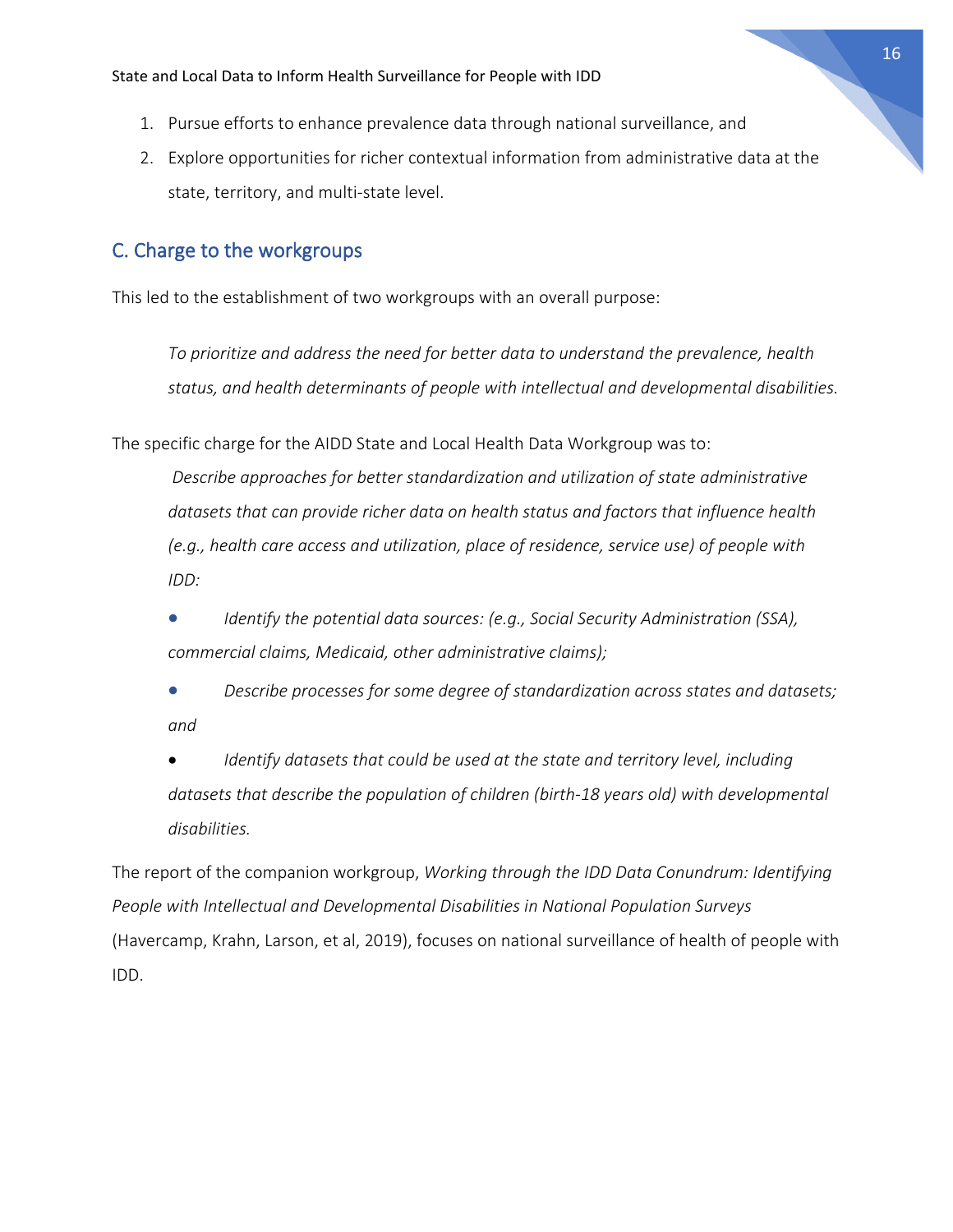## II. Background

Information on the health of people with IDD is incomplete in several ways. National surveys do not include institutionalized populations, such as people living in intermediate care facilities, adult correctional facilities, juvenile facilities, skilled-nursing facilities, psychiatric hospitals and in-patient hospice facilities (US Census Bureau, n.d.). In previous decades, many adults with IDD lived in larger institutional settings, skilled nursing facilities and, more recently, in group homes. Because of this, substantial numbers of people with IDD have not been included in national health surveillance efforts. In the U.S., the censuses of publicly-operated institutions peaked in 1967 at 194,650 people (US DHEW, 1972). By fiscal year 2017 that number had fallen more than ten-fold to 18,431 people (Lulinski & Tanis, 2018). While many more people with IDD now live in the community, they are still at risk of being invisible in many health surveillance systems, as respondents with IDD may not be identifiable within the dataset and sampling frames may not take into account the unique residential characteristics of people with IDD. Magaña and colleagues (2016) suggest that national health surveys only identify about 60% of communitydwelling adults with IDD.

It is critical to understand the requirements of the population with IDD whose health needs are often more complex than the general population (Krahn & Fox, 2013), and whose living arrangements (e.g., group homes, shared living or foster homes) can present unique challenges to understanding health care access and health outcomes (Kozma, Mansell & Beadle-Brown, 2009). In the absence of a complete picture, efforts are underway to obtain more information from pre-existing sources and to identify other sources as they become available. In 2016, the Assistant Secretary for Planning and Evaluation conducted a survey regarding connections between state programs on health and human services, especially relating to data and data interoperability (ASPE, 2016).

Administrative datasets that are primarily collected for other purposes, such as concerning the receipt of or eligibility for services, have limitations for population surveillance use as they typically only include people known to or enrolled in service systems or programs (e.g., state DD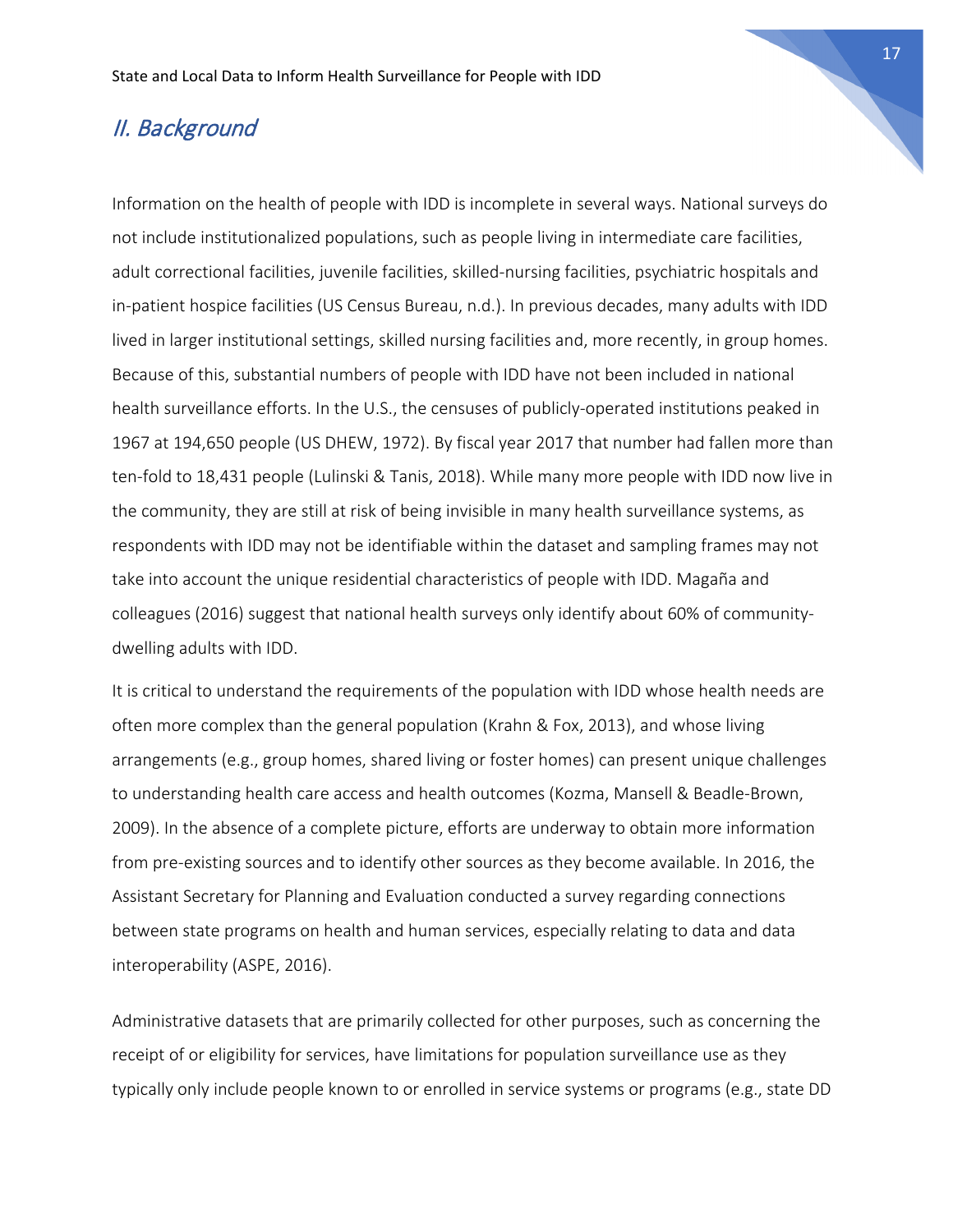services, Medicaid, Social Security). Some strategies for mining administrative datasets to identify people with IDD include analyses of state Medicaid data, data-linking across administrative datasets and data harmonization to combine information from different sources to provide a comparable view of data from different studies (Eunice Kennedy Shriver National Institute of Child Health and Human Development, n.d.). Additionally, in discussion with workgroup members, capture-recapture sampling was proposed as a method to explore for identifying and estimating the size of the population with IDD through the use of multiple datasets.

Other potential data sources include in-depth clinical studies examining issues unique to people with IDD, longitudinal studies to determine health trajectories across the lifespan, incident (e.g., serious injury or death) reporting datasets, and other large-scale data sources like the Healthy Athletes database of the Special Olympics and the National Core Indicators (NCI) of HSRI and NASDDDs. Using combinations of these data sources can provide a clearer and fuller understanding of the health of people with IDD at the state and territory level.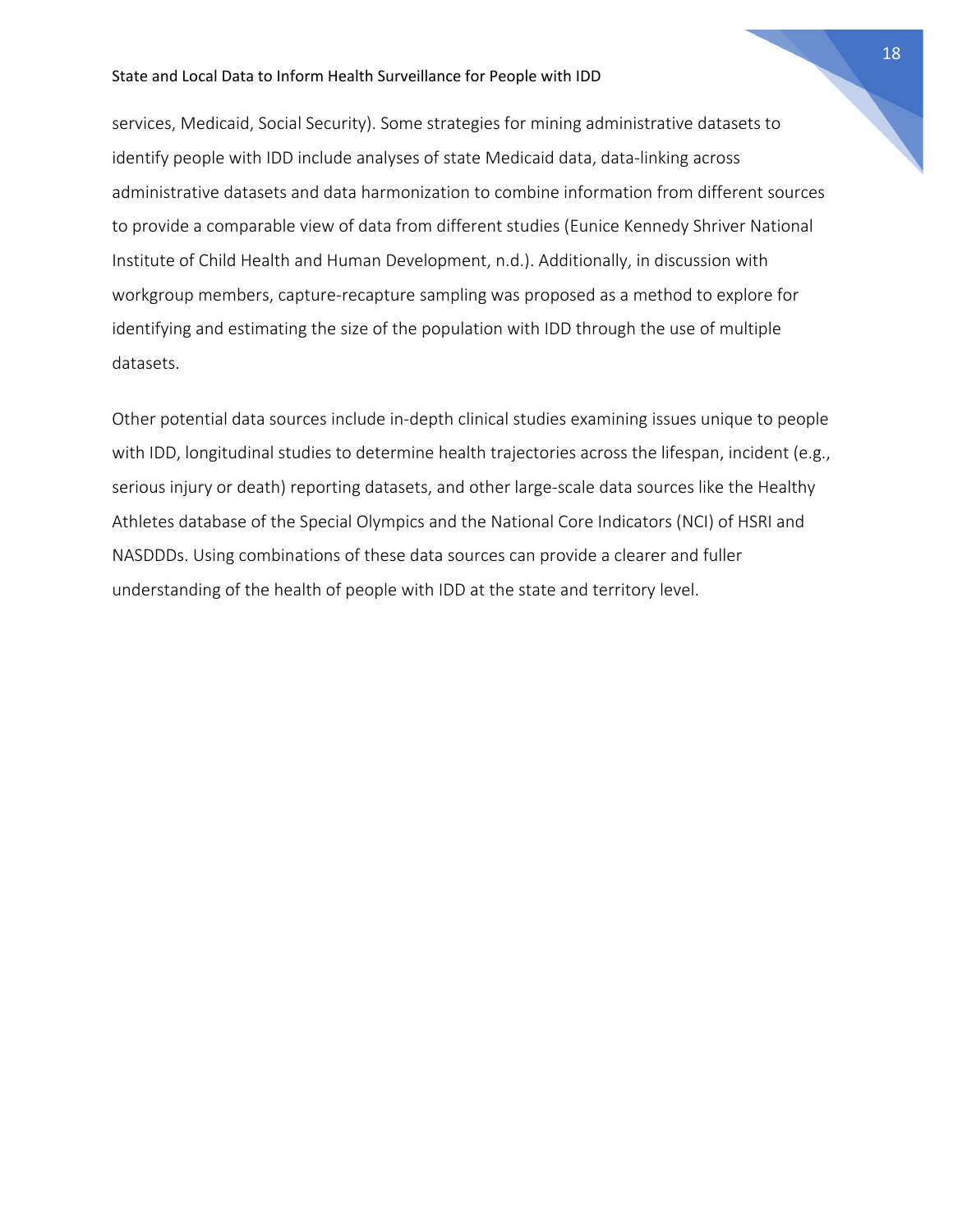### III. State Level Data Sources

The challenge of unlocking the potential of state level data for health surveillance is at least three-fold. First, it is necessary to establish intra-state approaches that identify this population and examine available measures of health and risk factors across available data platforms. Second, for an inter-state view across state systems or at the national level, state level data must be collected in ways that allow the data to be combined across multiple states. Third, processes are necessary to assure that data at the state and local level is reliably cleaned, linked and routinely examined to monitor the status of, and changes in, the health of this population. The following sections describe promising state level sources of data and describe the opportunities and challenges in making the data useful for understanding the health of the population with IDD.

#### A. Using state level data to examine health outcomes

At neither the state nor federal level, no single dataset contains information about all people in the population with IDD; however, various sources of state and territorial level datasets hold promise to inform questions about the health status of people with IDD (Bonardi, et al, 2011). Of particular use might be state administrative records concerning services or supports provided through state IDD service agencies, educational programs, and other programs such as Temporary Assistance for Needy Families (TANF), Vocational Rehabilitation, Medicaid, or Medicare. Additional sources of survey data that may be useful are the National Core Indicators (NCI) survey, the Consumer Assessment of Healthcare Providers and Systems Home and Community Based Services survey (CAHPS HCBS), and the Behavioral Risk Factor Surveillance System (BRFSS). BRFSS is the data source used to populate the NCBDDD's Disability and Health Data System (DHDS) (Centers for Disease Control and Prevention, 2018a).

The workgroup identified the state and territorial level data systems of IDD service agencies, school systems, and payers for health and LTSS as the most likely to collect relevant data in the course of documenting the receipt of, or eligibility for, services. The following section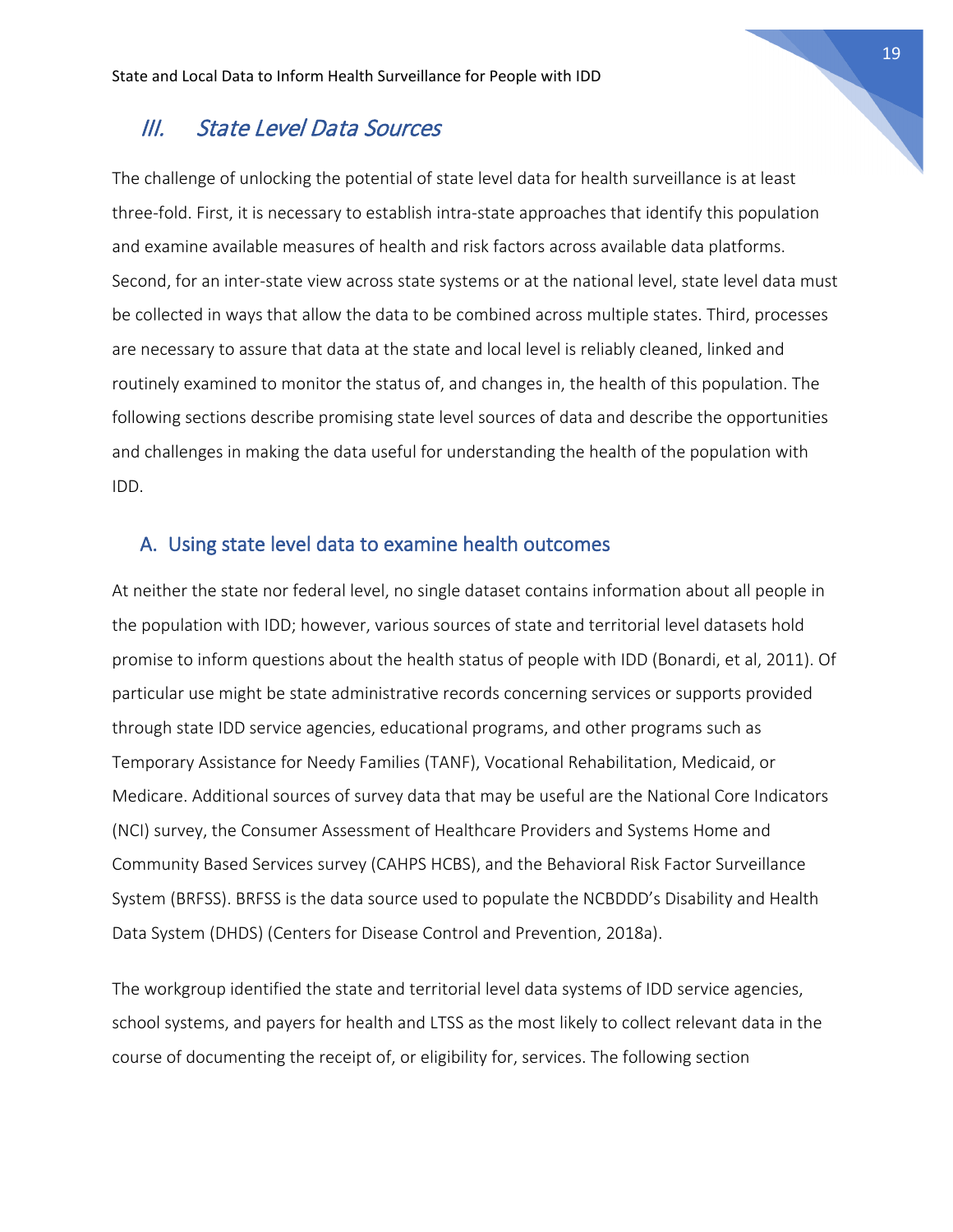summarizes these data sources. Section IV highlights promising efforts by several states to more fully utilize their existing data sources.

#### i. State IDD Service Agencies

Every state in the U.S. has a jurisdiction-wide entity responsible for administering services and supports for people with IDD within their borders. As each state establishes their own criteria for service eligibility, people included within the resultant datasets vary across states. Some states have narrow eligibility criteria while others are broader and include conditions related to IDD (Cooper, Sowers, Kennedy-Lizotte, 2017).

Administrative records for state IDD service agencies are a good starting place for relevant data as, by virtue of states' eligibility criteria for inclusion, they are data sources that reliably identify people with IDD. While information about service recipients' health and social risk factors or outcomes will vary across state IDD service agencies, the administrative records will contain basic demographic and service utilization information for all individuals being actively supported.

There are however notable limitations to these data sources. First, these records were developed for the administration of service delivery purposes rather than for surveillance. Next, depending on the state, information may not be electronically archived; it may be stored in paper files in local offices or remain with service providers. Finally, as eligibility requirements and the collection of demographic data varies by state, a lack of uniform population and data definitions limit the comparisons that may be made across states. A further caveat to these data is that not all people with IDD who are deemed eligible, actually receive services, resulting in state waiting lists as well as unidentified people with IDD.

#### ii. Education and Transition Programs

Every state and territory in the U.S. also has a jurisdiction-wide entity responsible for administering public education for children within their borders. The Individuals with Disabilities Education Act (IDEA) (20 U.S.C. 1400 et seq.) requires that each state submit data about children who receive educational services under IDEA to the IDEA database of the U.S. Department of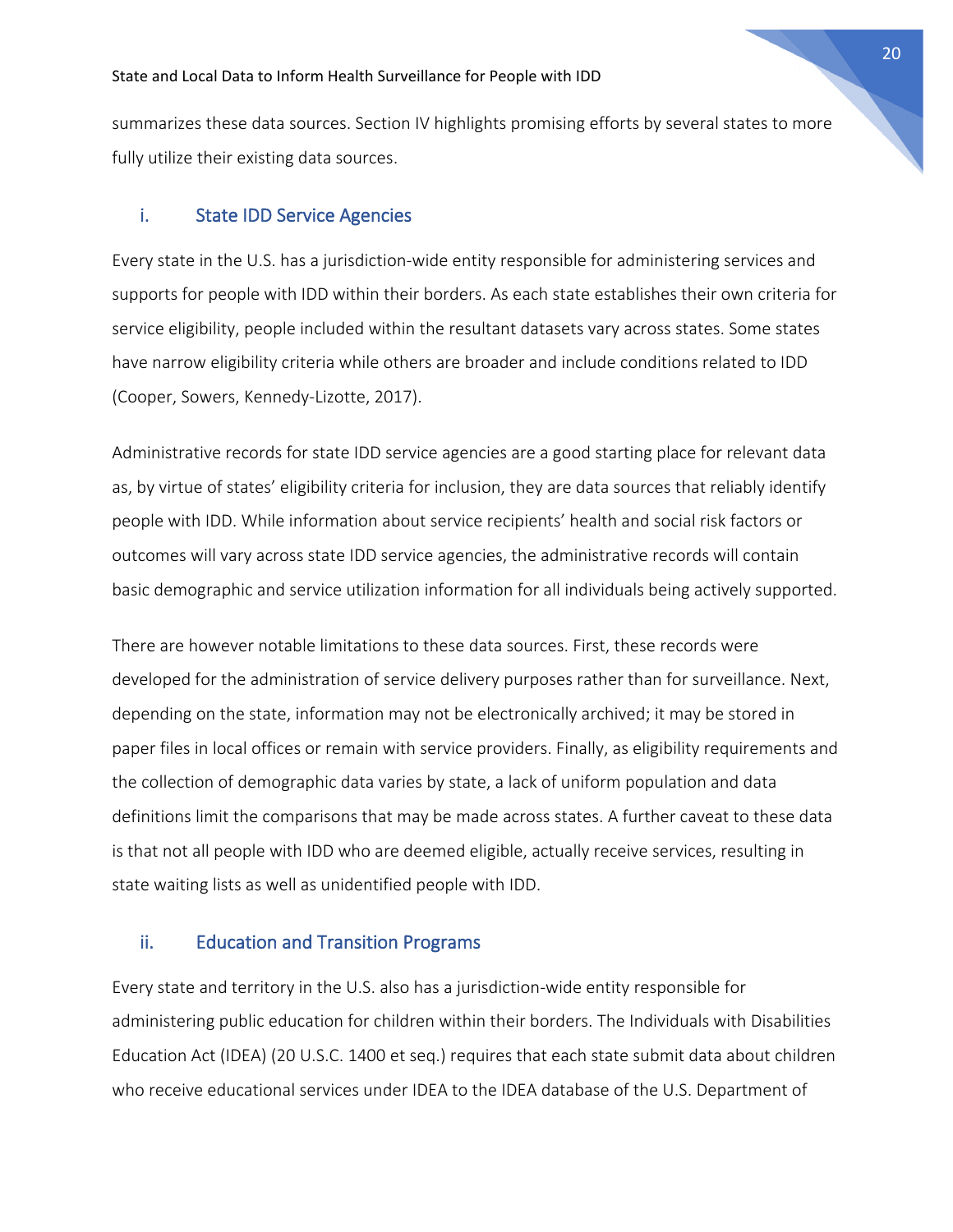Education, Office of Special Education Programs, specifically about (a) those infants and toddlers, birth through age 2, who receive early intervention services under Part C of IDEA and (b) children with disabilities, aged 3 through 21, who receive special education and related services under Part B of IDEA.

Data from the IDEA database is also a good place to start to look for relevant data. The NCES uses this database to report the number of children who receive special education services by disability type, race and ethnicity, and primary language spoken. The U.S. Department of Education produces annual reports, detailing the relative numbers of children receiving supports by disability category and by race and disability (U.S. Department of Education, 2017), and also reports on English language learners.

Workgroup members also noted some limitations to using data from state education administration datasets. Most notably, there is a high degree of variability in the classification of special education categories across and within states. Children with IDD who have fewer educational support needs may be more likely to be captured in other disability categories or to be underrepresented in educational data than children with more significant disabilities. Again, lack of uniform data limits the comparisons that may be made between or across states.

#### iii. Medicaid and CHIP Claims Data

Every state and territory in the U.S. has a jurisdiction-wide entity responsible for administering the Medicaid program and the Children's Health Insurance Program (CHIP) for beneficiaries within their borders. Because Medicaid and CHIP are not specific to a disability type, administrative and claims data from these programs hold promise for identifying the population beyond those who are receiving services and supports through publicly-funded educational or eligibility based IDD-specific programs.

In recording a health care encounter, clinicians may identify people as having an IDD or a related condition using diagnostic codes with the International Classification of Diseases-9th edition or - 10th edition (ICD-9 or ICD-10). In this way, people with IDD who are not already 'known' to the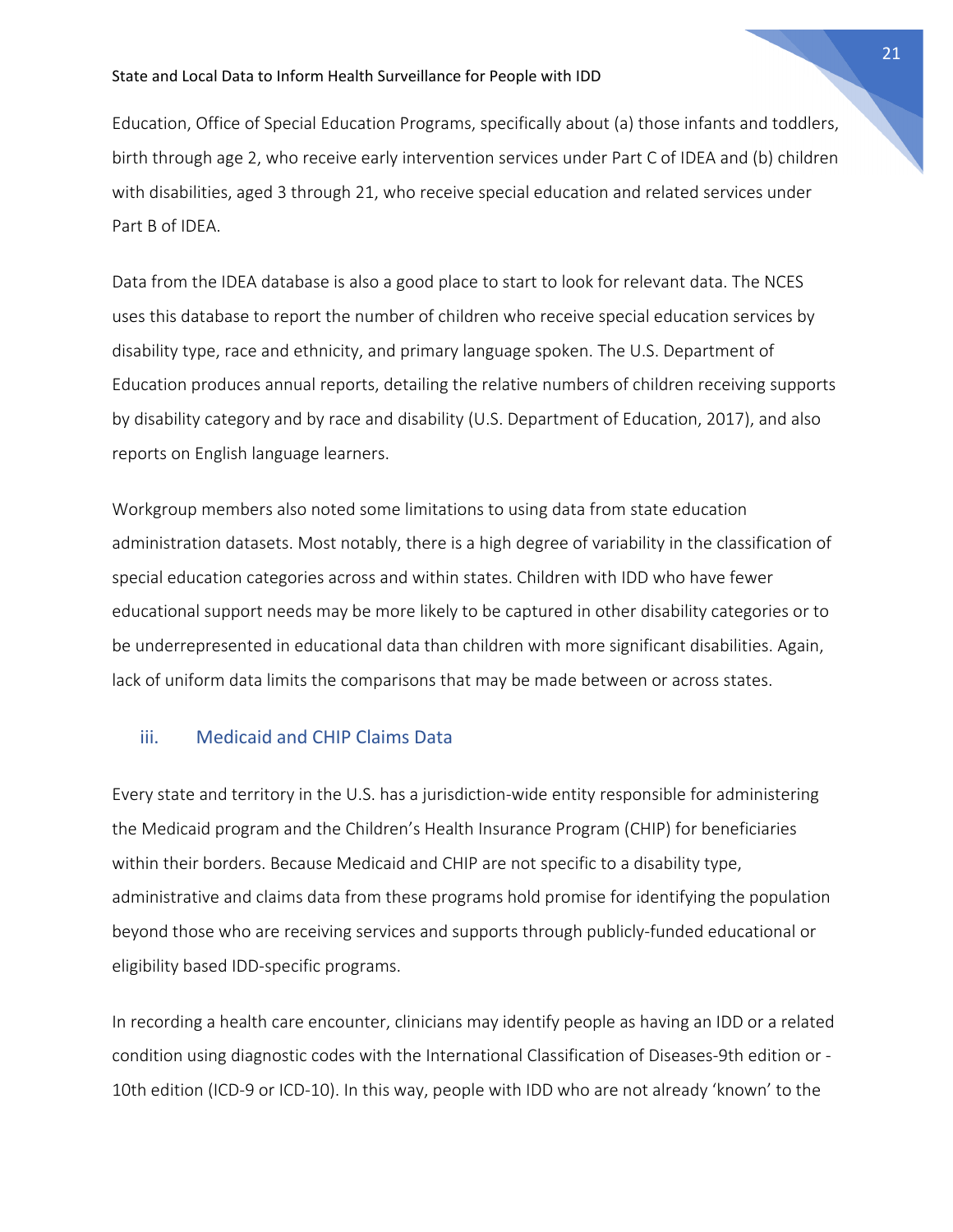system of state-funded supports may be identified in large Medicaid datasets. A major limitation of health care encounter and billing claims records are that they depend on (a) the clinician identifying and coding IDD in the encounter record at the time of that encounter, and (b) codes used for billing refer to a presenting clinical event. The presence of IDD may not a relevant clinical condition for health care delivery. Billing and encounter records are therefore understood to likely produce an undercount of the population with IDD contained within those records. The CDC is currently funding several studies that use a defined set of ICD-9 or -10 diagnostic codes with state Medicaid claims data to identify the population with ID (CDC, 2016). Efforts are underway to extend this project and demonstrate the feasibility of examining health outcomes in the ID population through cross-state analyses of Medicaid data.

Looking ahead, the Medicaid data landscape is being advanced by initiatives like the Medicaid and CHIP Business Information Solutions (MACBIS) project and the Transformed Medicaid Statistical Information System (T-MSIS). CMS uses the T-MSIS to gather key eligibility, enrollment, program, utilization, and expenditure data for Medicaid and CHIP (CMS, n.d.). Nearly all states have begun to report data into the T-MSIS with the aim of enhancing the timeliness of reporting and administration.

Claims data available through T-MSIS can also be used to examine Medicaid-funded services that are included in an Individualized Education Plan (IEP) or Individualized Family Service Plan (IFSP) for a Medicaid eligible and enrolled child. Medicaid and CHIP funds may be used to pay for some health-related services provided under an IEP/IFSP for an enrolled child. The T-MSIS codes benefits types for Medicaid- and CHIP-funded school-based services associated with an IEP/IFSP.

#### iv. Data Collected by the Social Security Administration

The SSA is another potential source of information on people with IDD at the individual and state level. While a federal agency, it is included here because the SSA administers two of the largest government programs related to disability in each state: Social Security Disability Insurance (SSDI) and Supplemental Security Income (SSI). In 2016, 840,824 beneficiaries received SSDI on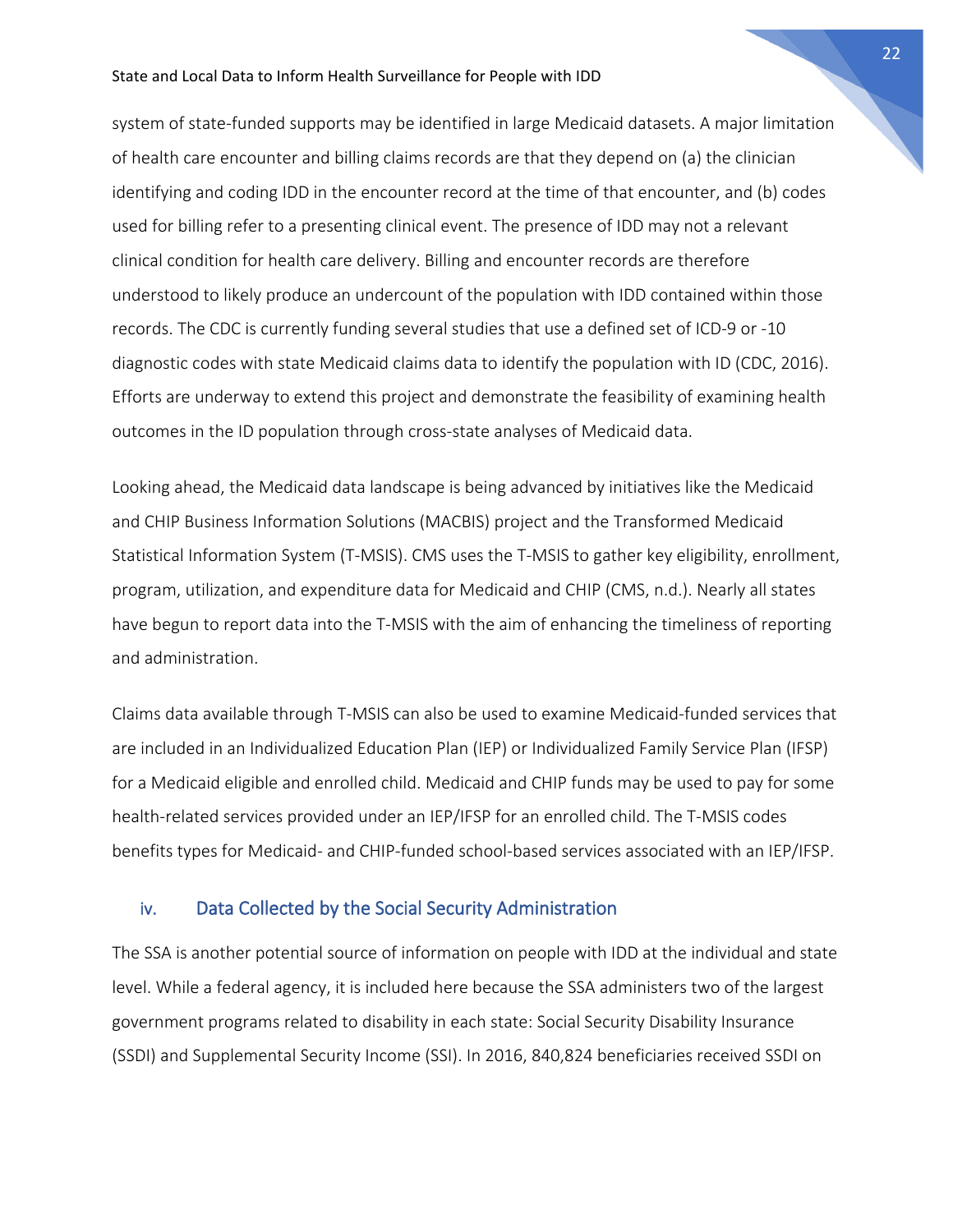the basis of ID, 14,716 on the basis of DD, and 64,112 on the basis of autism spectrum disorder (ASD) (Lauer & Houtenville, 2018).

Each year, the SSA updates the Disability Analysis File (SSA DAF), an analytical data file containing historical, longitudinal, and one-time data on beneficiaries. Its data includes: (a) beneficiaries with disabilities who were between the ages 18 and retirement age and who participated in the SSI and/or SSDI programs at any time between 1996 and the year of the file, and (b) SSI child beneficiaries who participated in the SSI program at any point from January 2005 through the year of the file. The SSA DAF contains data elements from several SSA administrative records systems, including the Disability Determination Service Processing File (i.e., 831/832 File) that contains the primary diagnosis upon which eligibility was determined and coded using the ICD-9 classification system.

In addition, SSA disability related records have been linked to Medicaid data and data from federal surveys, including the National Health Interview Survey (NHIS), Current Population Survey (CPS), and Survey of Income and Program Participation (SIPP). The CPS is the source of official federal employment and poverty statistics.

#### v. Additional State Level Databases

Additional state level databases also hold potential for better understanding of health of people with IDD, most notably state All-Payer Claims Databases (All-Payer Claims Database Council, n.d.). As the name implies, these databases offer a searchable warehouse of health insurance claims from all payers in a state, usually including commercial insurers, Medicaid, state employee health plans and, sometimes, Medicare. The database enables utilization and cost comparisons across populations and the identification of disparities by group. The datasets are limited to people who (a) have health care coverage and (b) whose health service utilization generated a claim in that year. While states define rules for data collection differently, work is currently underway to harmonize those rules.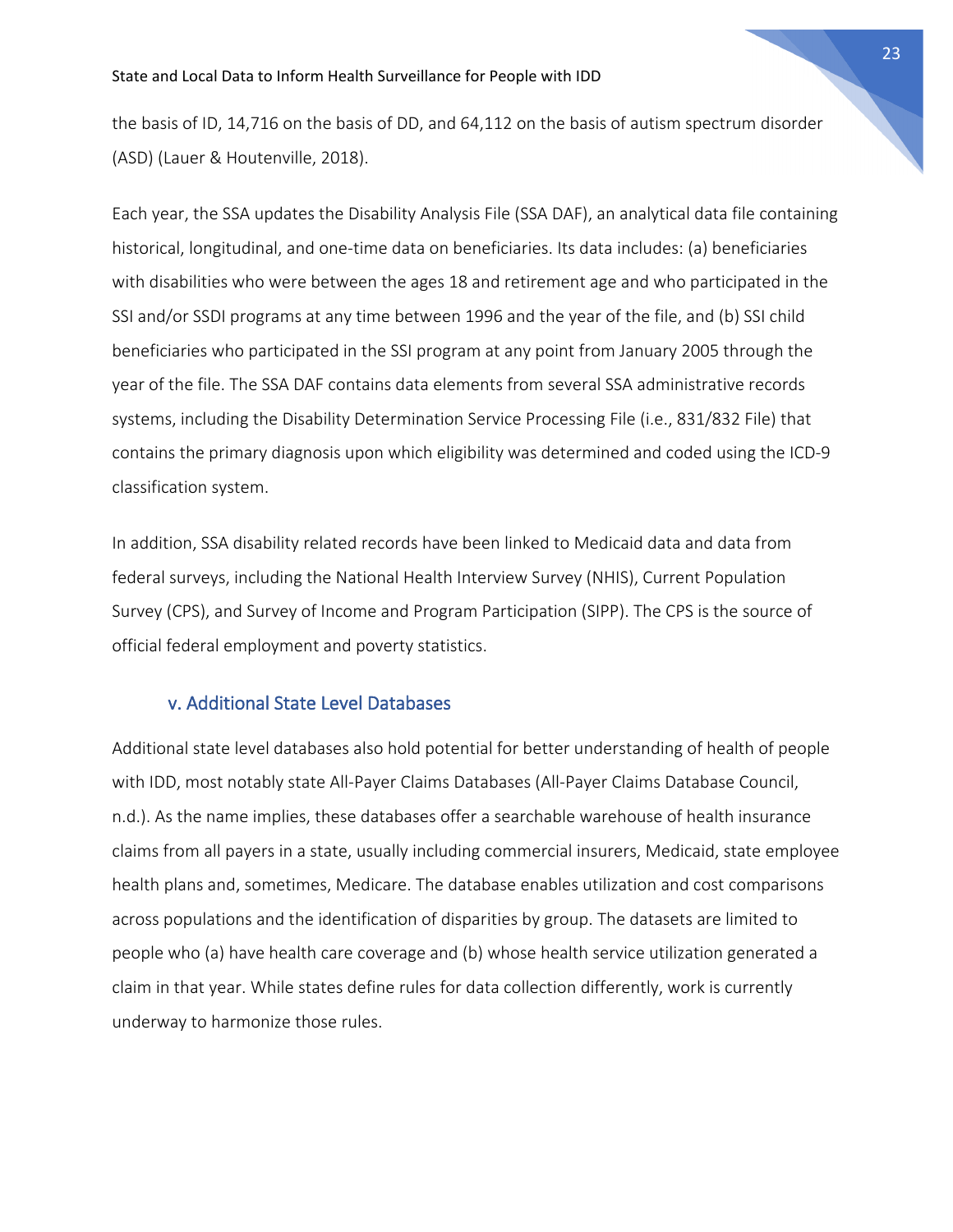#### B. State level surveys

#### i. National Core Indicators

NCI, a collaboration between HSRI and [NASDDDS](http://www.nasddds.org/index.shtml) , supports the activities of NASDDDS member DD state agencies to gather performance and outcome measures that track performance over time, establish national benchmarks, and compare results across states (Human Services Research Institute & NASDDDS, 2019). Forty-six states and the District of Columbia participate in NCI but all states do not collect data each year. States implement the survey using standardized sampling of a representative sample of service recipients. NCI provides a standard data collection tool, analyses, and produces publicly available reports that summarize data received for each state.

Participating states administer the survey to a representative sample of service recipients in their state. The data allow researchers to examine a number of questions, such as access to preventive health screenings by race, ethnicity, residential type and employment status for the population served by a state DD agency (Scott & Havercamp, 2014). Each year, participating states and the District of Columbia contribute to the NCI with survey data collected annually from over 20,000 adults. While each year's data collection provides a good national snapshot, longitudinal comparisons cannot be drawn as not all states participate in data collection every year. The sample includes only adults with IDD who are receiving supports (at minimum, case management plus one additional service). In 2012, NCI expanded the survey content to collect additional health information, including diagnoses of chronic health conditions and access to preventive screenings.

#### ii. Consumer Assessment of Healthcare Providers and Systems HCBS Survey

The CAHPS HCBS survey collects Medicaid beneficiary's experiences with LTSS. CMS developed this single survey for use across disability populations. While the CAHPS HCBS protocols provide guidelines for survey administration, the sample design, and the platform for data collection, reporting, and analysis are determined and managed at the state or provider level. As with the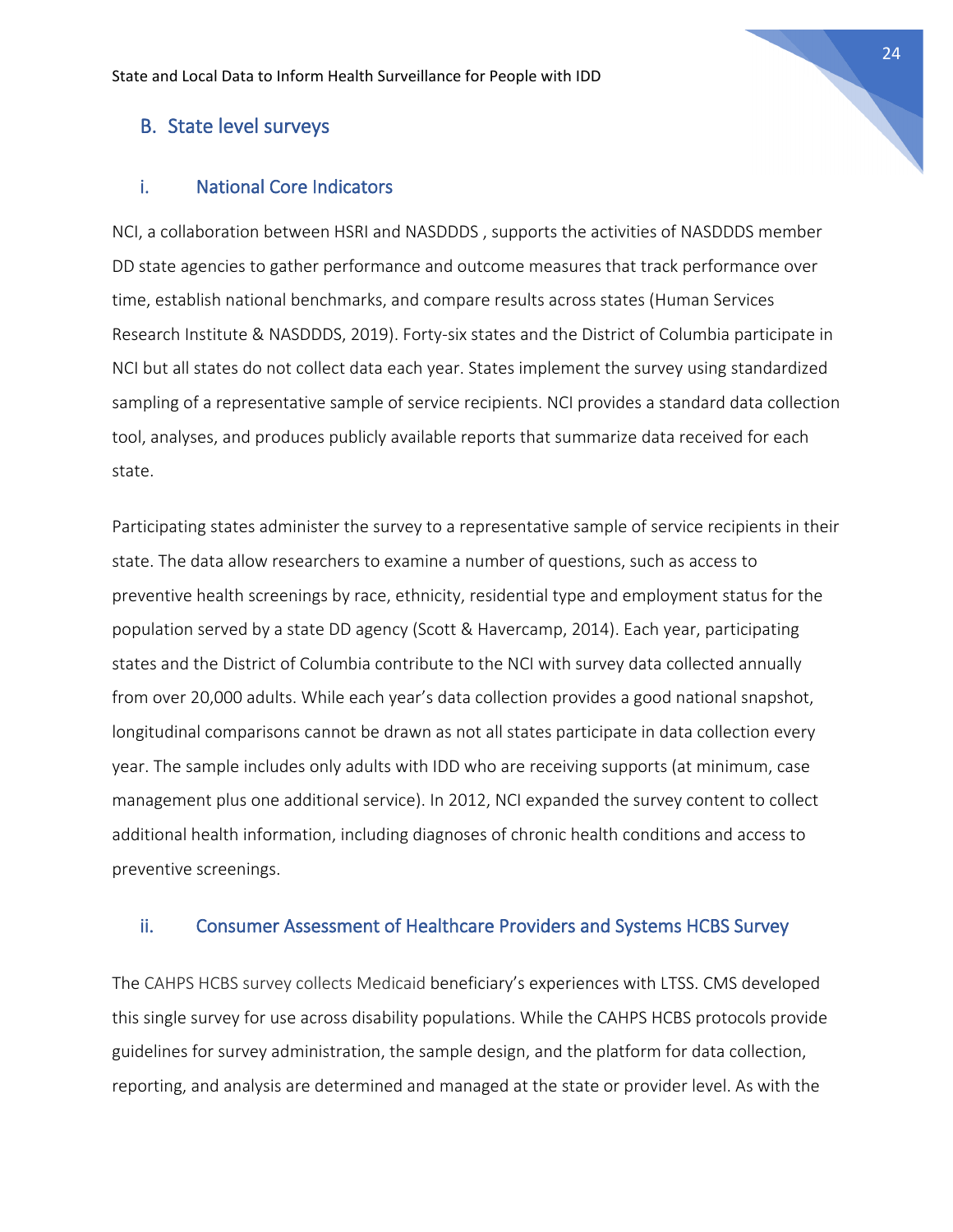NCI surveys, states are considering ways to use this survey tool to examine value-based purchasing initiatives concerning supports for people with IDD. To accomplish this goal, the state samples must be sufficiently large to allow for comparisons between providers across the jurisdiction. At present, few states have adopted full value-based purchasing approaches with HCBS and LTSS, but these efforts are anticipated to expand in future years.

#### C. State-level Public health surveillance systems

#### i. Behavioral Risk Factor Surveillance System

The CDC's BRFSS uses population-level surveillance approaches and collects data from all states, the District of Columbia, and participating territories. The BRFSS questionnaire consists of a core component, optional modules, and state-added questions. While each participating jurisdiction may add state-added questions to their BRFSS instrument, the CDC does not edit, evaluate, or track the results of these questions. Data are entered into the Disability and Health Data System (DHDS) to create an interactive website for easy use by states (CDC, 2018a). The major limitations of the BRFSS for the purposes of this report are that it does not include a question for respondents to self-identify with IDD (although it does ask about cognitive disability) and it requires that respondents are able to respond to a telephone survey.

#### ii. Disease Registries

Disease registries, which collect information about people with specific conditions for research, are an additional potential source of data. For example, DS-Connect®: The Down Syndrome Registry, hosted by NIH and the Down Syndrome Consortium, allows people with Down syndrome (DS) to store detailed information about themselves to inform clinicians about the health of people with DS and to contribute to research that benefits people with DS (National Institutes of Health, 2019). A major limitation of most registries is that they are voluntary, which means that the data collected are not statistically representative of the population under study and are not useful for estimating prevalence.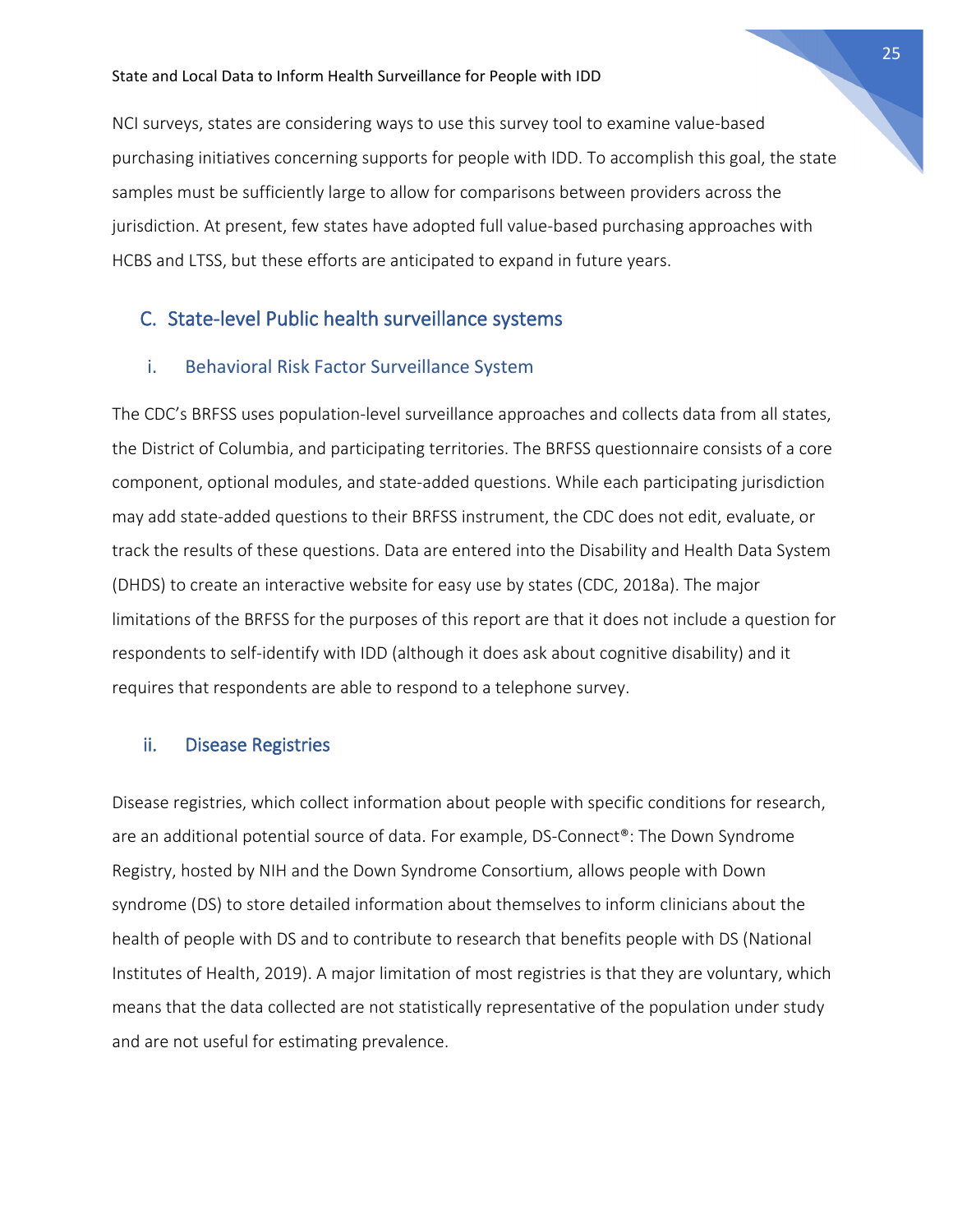The New Jersey Autism Registry is an example of a state registry that is mandatory. While state law requires licensed health care providers to report any child diagnosed with autism to the registry, parents may opt for the data to be held anonymously (New Jersey Department of Health, 2018). It is worth noting that mandatory registries may indeed yield useful information; however stakeholders have raised significant privacy and autonomy concerns (e.g., Autistic Self Advocacy Network, 2009).

#### D. Data collection in the U.S. territories

Parallel data collection in the U.S. territories (American Samoa, Commonwealth of the Northern Marianas Islands [CNMI], Guam, Puerto Rico, and U.S. Virgin Islands) is not as robust as that of the states and the District of Columbia. For example, while all five U.S. territories are included in the 10-year U.S. census, none are included in the ACS, although Puerto Rico conducts a Puerto Rican Community Survey, which is equivalent to the ACS.

The U.S. territories contribute to BRFSS (and the DHDS) in only some data collection years. For example, in 2016, only three territories (Puerto Rico, Guam, and U.S. Virgin Islands) collected BRFSS data. The Kids Count data collection, supported by the Annie E. Casey Foundation, is conducted in all 50 states, the District of Columbia, Puerto Rico and U.S. Virgin Islands, but not in American Samoa, CNMI, or Guam. The Kids Count data includes data elements on children that could be used to identify children with a *potential* IDD (e.g., fourth graders who scored below proficient reading level by disability status and children under the age of six whose parents expressed predictive concerns about their child's development). The U.S. Virgin Islands maintain Head Start and special education enrollment data which could help recognize the IDD population (e.g., estimates of the number of children with a disability, children below proficiency in developmental skills, children who have received a developmental screening, and children receiving Early Intervention services); however, these datasets are not useful in estimating true prevalence and can offer only limited information about health status.

While all of the territories participate in data collection for the U.S. Department of Education, Office of Special Education's Part C (infant toddler), Part H (school age), and 619 programs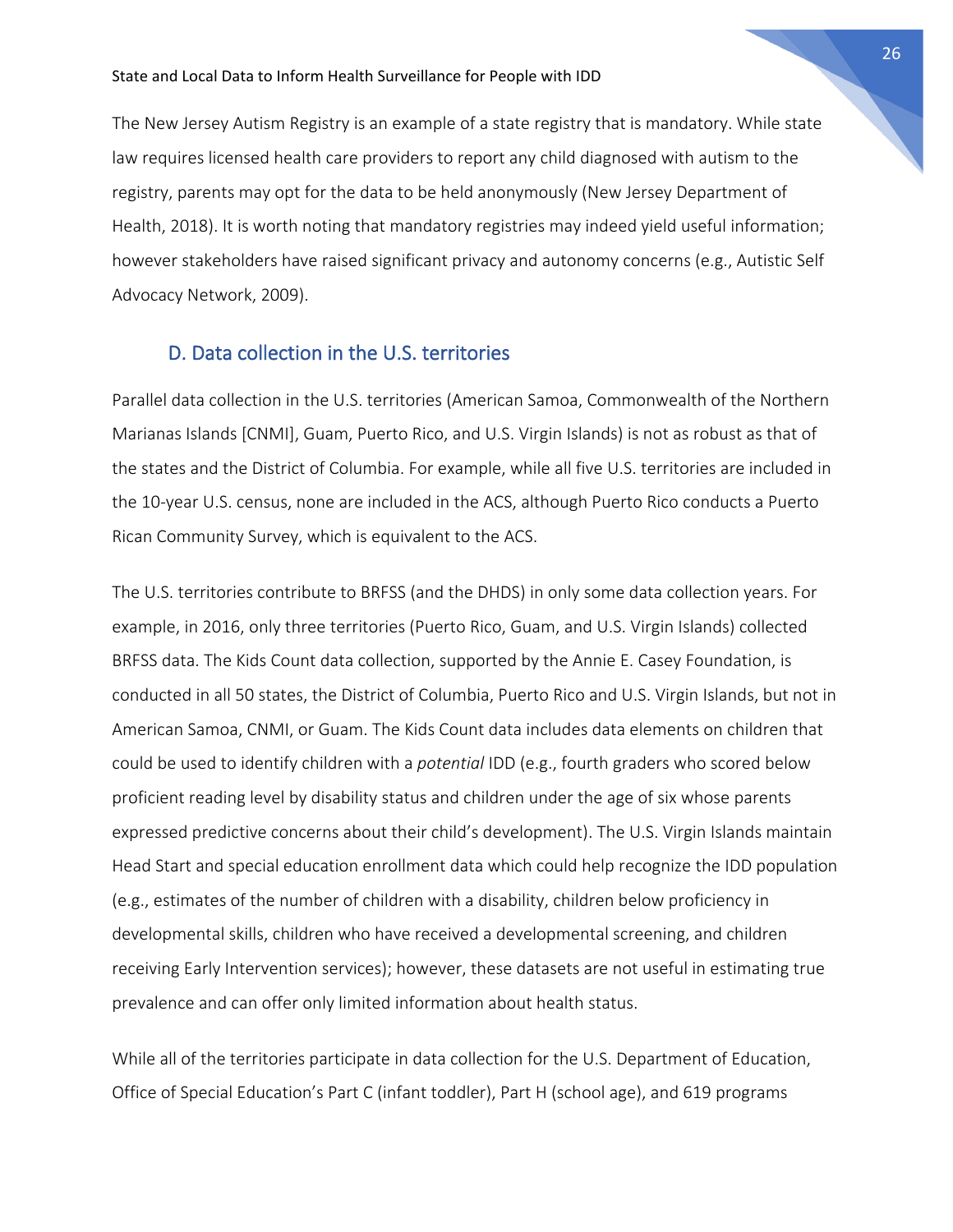(preschool) programs, a limitation in this dataset's utility is that due to the small numbers in low incidence categorical areas (e.g., deaf-blind), some data are suppressed in order to maintain the confidentiality of the children and youth who would otherwise be identifiable.

Additional disability-relevant data sources to which all territories contribute are related to the Assistive Technology (AT) and Vocational Rehabilitation programs. Under the AT program, funded through ACL, HHS, states and territories report AT usage and access data including demonstrations, loan of equipment, equipment recycling, and other variables. Under the Vocational Rehabilitation program, funded through the Rehabilitation Services Administration, U.S. Department of Education, states and territories contribute data that can be mined regarding participation and successful case closures.

For the territories, the data collected for other publicly-financed services and supports, such as Medicaid, is more limited. The Medicaid systems in the territories are fundamentally different from those of the states and the District of Columbia, and as a result there are structural differences in service provision and available data. For example, none of the territories' Medicaid programs support intermediate care facilities for individuals with ID (ICF/ID) or HCBS waiver programs; most people with IDD in the territories live in their family home rather than in an institutional or community-based residential setting (Institute for Community Inclusion, 2015). This eliminates the availability of two major sources of administrative (Medicaid) data that are available in the states. Further, entities in the territories that do provide IDD services do not collect or report data in a standardized method because their services are privately-funded (Institute for Community Inclusion, 2015).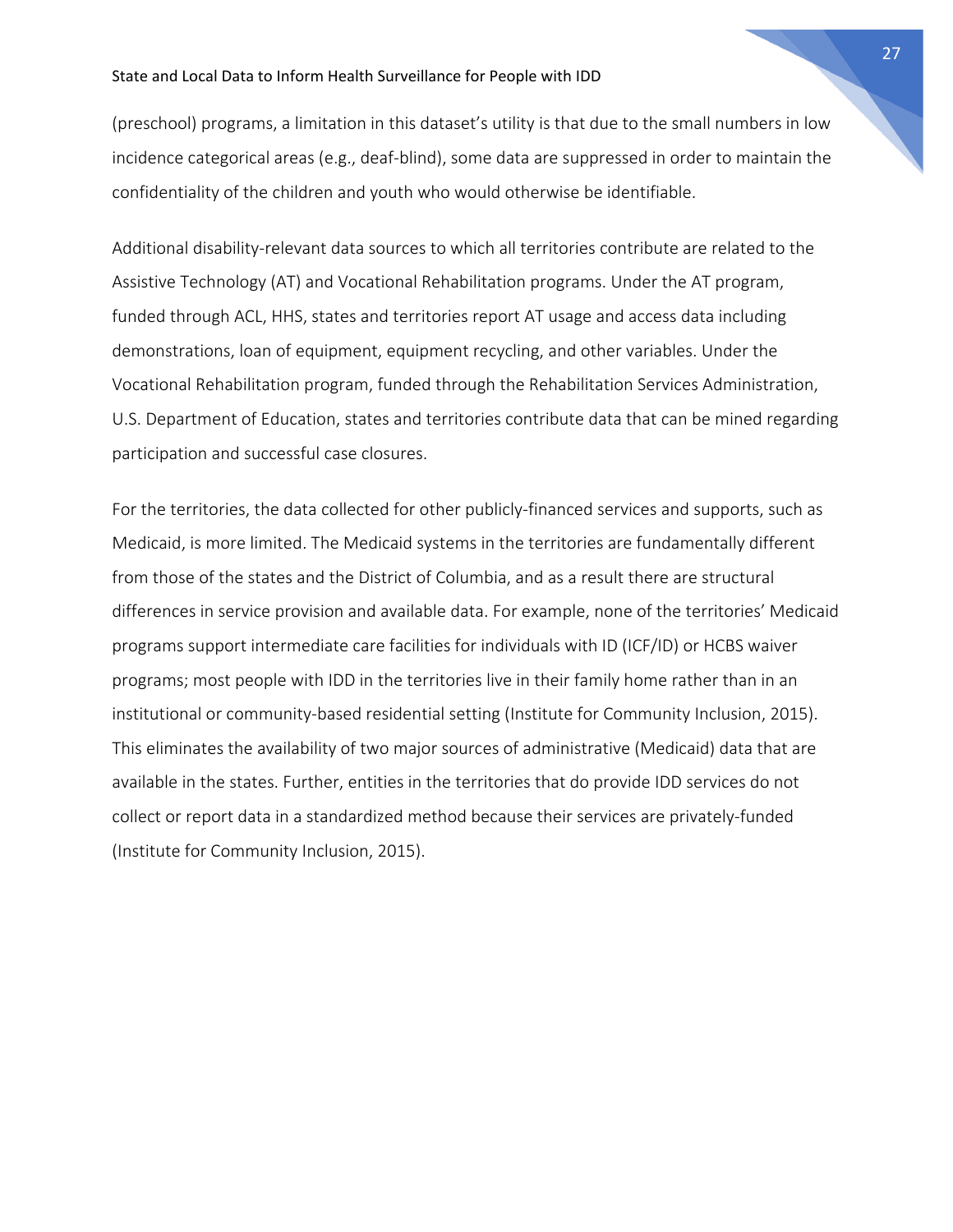## IV. Examples of Uses of State IDD System Data

The workgroup focused discussion on four states that demonstrated promising practices to collect and use administrative data that describes the population with IDD. It should be noted that the workgroup did not conduct a comprehensive scan of all states, and the examples presented here are not intended to detail all activities using state and local data.

#### A. Increased outreach for identification

## i. Washington: Efforts to Expand Identification Beyond the Service-Eligible Population With IDD.

Recognizing that a portion of the population with IDD may not be included among eligible service participants, the state of Washington has a legislatively-directed initiative that encourages reaching out to eligible persons who would otherwise be unidentified or unserved. State officials use an estimated prevalence of 1.2% for DD in Washington, or approximately 81,000–84,000 people (Office of Washington State Auditor, 2013). At present, there are about 45,000 people deemed eligible for services, of which approximately 32,000 are receiving some services and about 12,500 are on a 'no-paid services' caseload (people who are eligible but are not currently receiving services). State officials closely track people who are receiving services and produce reports on spending by services as well as by residential settings, race, and ethnicity, with comparisons to the general population. These data, as well as the NCI data, are made publicly available in the *Legislative Notebook* (The Arc of Washington State, 2018). Although it is recognized that a portion of the population is not currently identified that could benefit from support, representatives from Washington state were not aware of data that the state could use to track individuals who were not identified or who had been found ineligible for services.

At the time the workgroup interviewed representatives of Washington, the state was in the process of implementing changes to its HCBS waivers, most notably the delivery of certain behavioral health services through a managed care model. The move to a managed care system introduces additional challenges in the ongoing availability of data for population level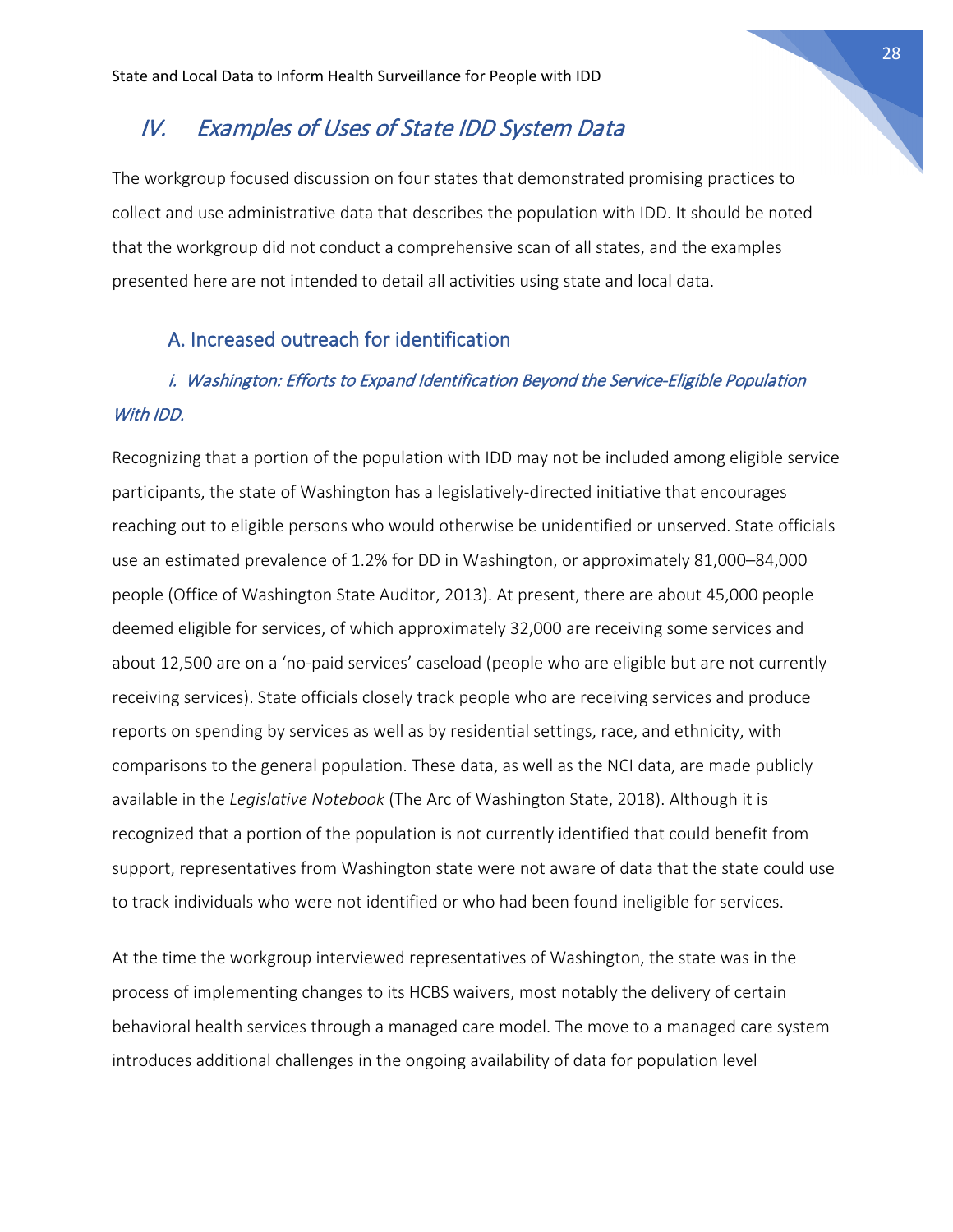monitoring. Specifically, unless otherwise directed, managed care organizations may restrict access to at least some beneficiary data, further limiting what is available for public analysis.

#### B. Linkages and harmonization to leverage multiple datasets

Several states are pioneering efforts to expand information derived from their datasets by combining data across administrative datasets. Data linking, or connecting information from different sources about the same person, is one approach that holds promise. For smaller groups within a population, such as people with IDD, dataset linkages can increase the types of analyses possible across a range of constructs. In contrast, data harmonization requires combining data from multiple datasets (with typically varying file formats, naming conventions, and columns) into one cohesive data set. Harmonized data can allow users to address targeted questions about prevalence and outcomes in the population. Because administrative datasets have been developed for multiple purposes, the harmonization of definitions, variables, constructs, and samples (any of which may have also changed over the data collection years), is a significant undertaking. Despite these requirements, data linkage and harmonization of existing state datasets may be a feasible way to address questions that cannot be answered within any one current dataset.

#### i. South Carolina: Expanding Knowledge through Data Linkages

In South Carolina, a partnership between the University of South Carolina and the state's repository of numerous administrative datasets created a disability ''Data Cube" (AUCD, 2009). The SC Data Cube contains administrative records about thousands of users of numerous state programs (including Medicaid and Medicare), linked by unique identifiers. The Data Cube can provide, in real time, data about the proportion of service users by age, gender, race, and disability type. In addition, as each individual's identification number remains the same over time, data can be analyzed cross-sectionally or longitudinally to monitor change over time. A characteristics file in the Data Cube allows users to identify specific subpopulations (e.g., people with sensory disabilities, or of a particular race or ethnicity), and to use a denominator to calculate rates and percentages of people with particular diagnoses. Additional reporting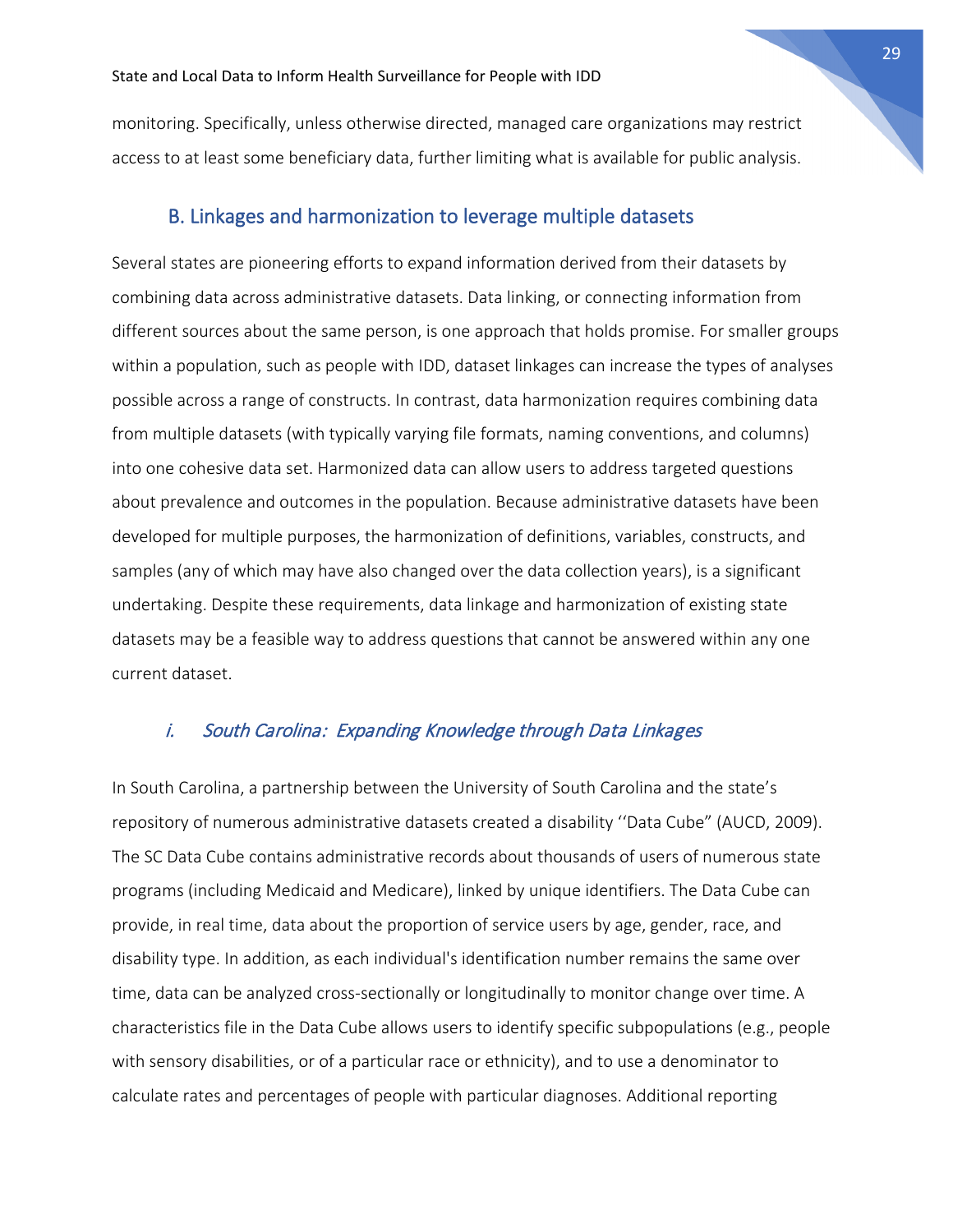granularity can be achieved through the use of ICD-10 codes or inclusion in registries for specific categorical groups (people with ID, ASD, and head and spinal cord injuries are included in registries of the state's Department of Disabilities and Special Needs). In the Data Cube, disability is primarily identified using Medicare and Medicaid billing data. In addition, possible instances of IDD are identified by the following: history of special education in public schools; purchase of medical equipment, supplies, and durable medical equipment; and receipt of services from state agencies that provide treatment or rehabilitation for people with disabilities. In some cases, information available from these state agencies can confirm disability diagnoses. Through the Data Cube's integrated data system, researchers and administrators can examine service and claims patterns to better understand the health of the population with IDD.

#### ii. Ohio: Connecting Medicaid Data with State IDD Services Data

The Ohio Department of Developmental Disabilities (DoDD) uses data linkages to connect Medicaid records to active recipients of state DD services. This allows the DoDD to conduct robust analyses of targeted health services utilization by those it serves. During interviews with representatives of the state, it was emphasized that hiring a seasoned 'super-user' (a person with advanced expertise in accessing, manipulating, and interpreting the Medicaid data system) from the state's Medicaid agency into the DoDD was crucial to its ability to effectively analyze and generate reports using the Medicaid data. At present, Ohio is among a minority of state DD agencies that have the infrastructure and capacity to link and examine health claims data for the population served by the DD agency, making them uniquely positioned to explore opportunities for expanded and enhanced analyses.

#### C. Addressing equitable access to health and health care

#### i. California: Examining Utilization by Race, Ethnicity, and Language Spoken

California is the only state with an entitlement to IDD services. IDD services are provided to eligible individuals through 21 regional centers (California Department of Developmental Disabilities Services, 2018a, 2018b). To be eligible for IDD services in California, a person's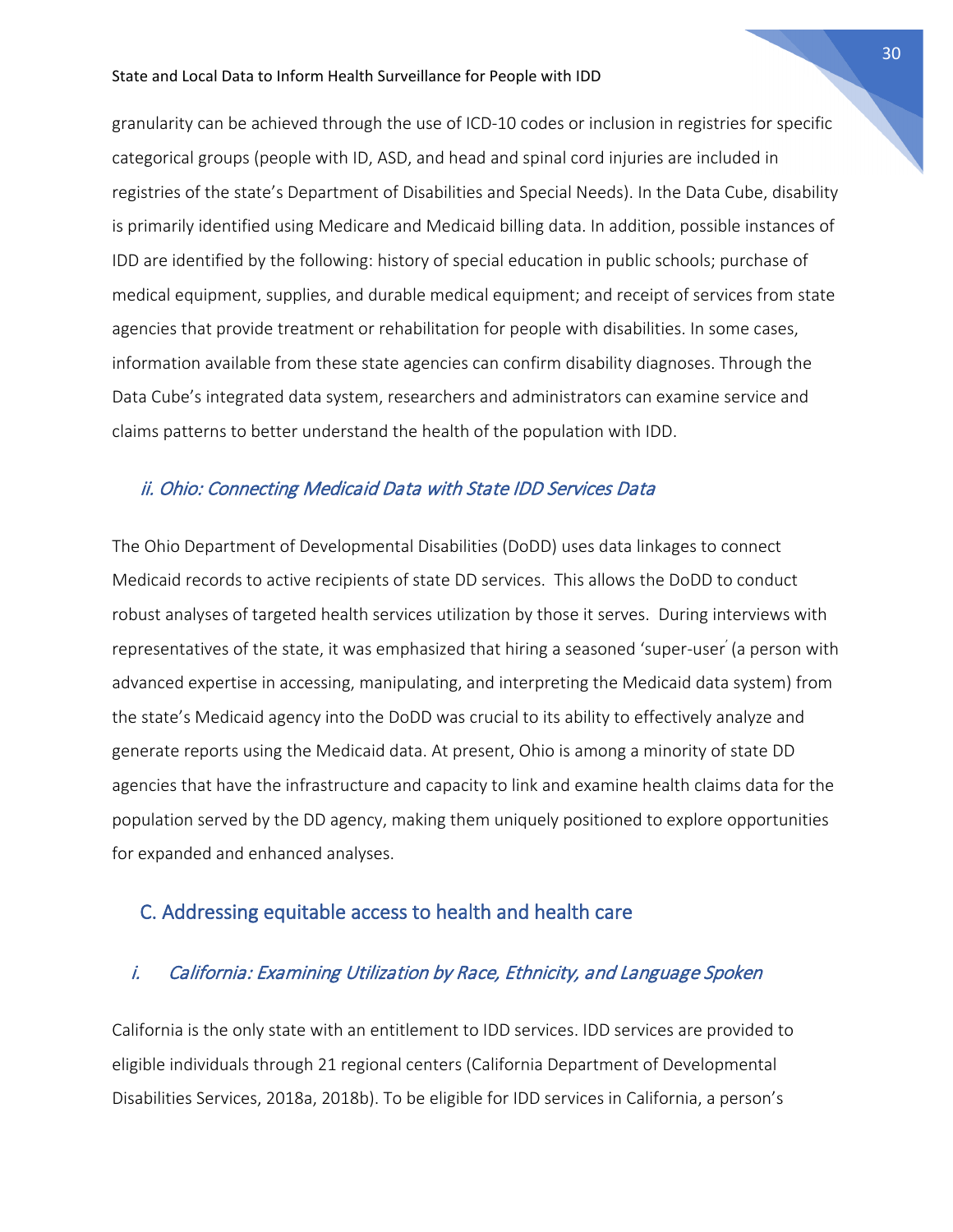condition must manifest before the person's 18th birthday, be expected to continue indefinitely, and present a substantial disability (California Department of Developmental Disabilities Services, 2018c). Conditions specified for eligibility include ID, CP, epilepsy, and ASD, as well as disabling conditions closely related to ID, or that require treatment similar to that for ID. Conditions that are solely physical in nature are not eligible for IDD services.

California has demonstrated promising methods that use administrative data in monitoring equitable access to services through internal linkages and comparisons with general population demographics. The California Department of Developmental Services (DDS) maintains several datasets which can be linked with the unique identifiers of service recipients. First, a client master file (CMF) includes all people served by the regional centers with demographic information. Second, the Client Development Evaluation Report (CDER) file contains information on diagnostic and clinical assessments, detailed annual data (i.e., physical abilities, language, vision, cognitive functioning, psychological status, social functioning, behavioral problems, medical conditions, special conditions, special aids, and care needs). Finally, the IDD Purchase of Service (PS) file includes service utilization and cost data. Data linkages can allow examination of service recipient characteristics such as race and ethnicity, services, and outcomes (e.g., Harrington & Kang, 2016).

Several other data collection, monitoring, and analyses are also under way in California. The state recently launched an initiative to monitor service utilization by, among other characteristics, race, ethnicity, language spoken, and residential status. In addition, the California Health Interview Survey provides baseline health data by each region of California, and its data can be compared with the general U.S. population.

## D. Multi-state highlight: The CDC's cross-state Medicaid project.

CDC's NCBDDD - Disability and Health Branch is supporting the investigation of accessing and utilizing Medicaid data to identify patterns of health and health care utilization for people with intellectual and developmental disabilities across multiple states. As a major part of its mission, the NCBDDD works to improve the health and quality of life among people with mobility

31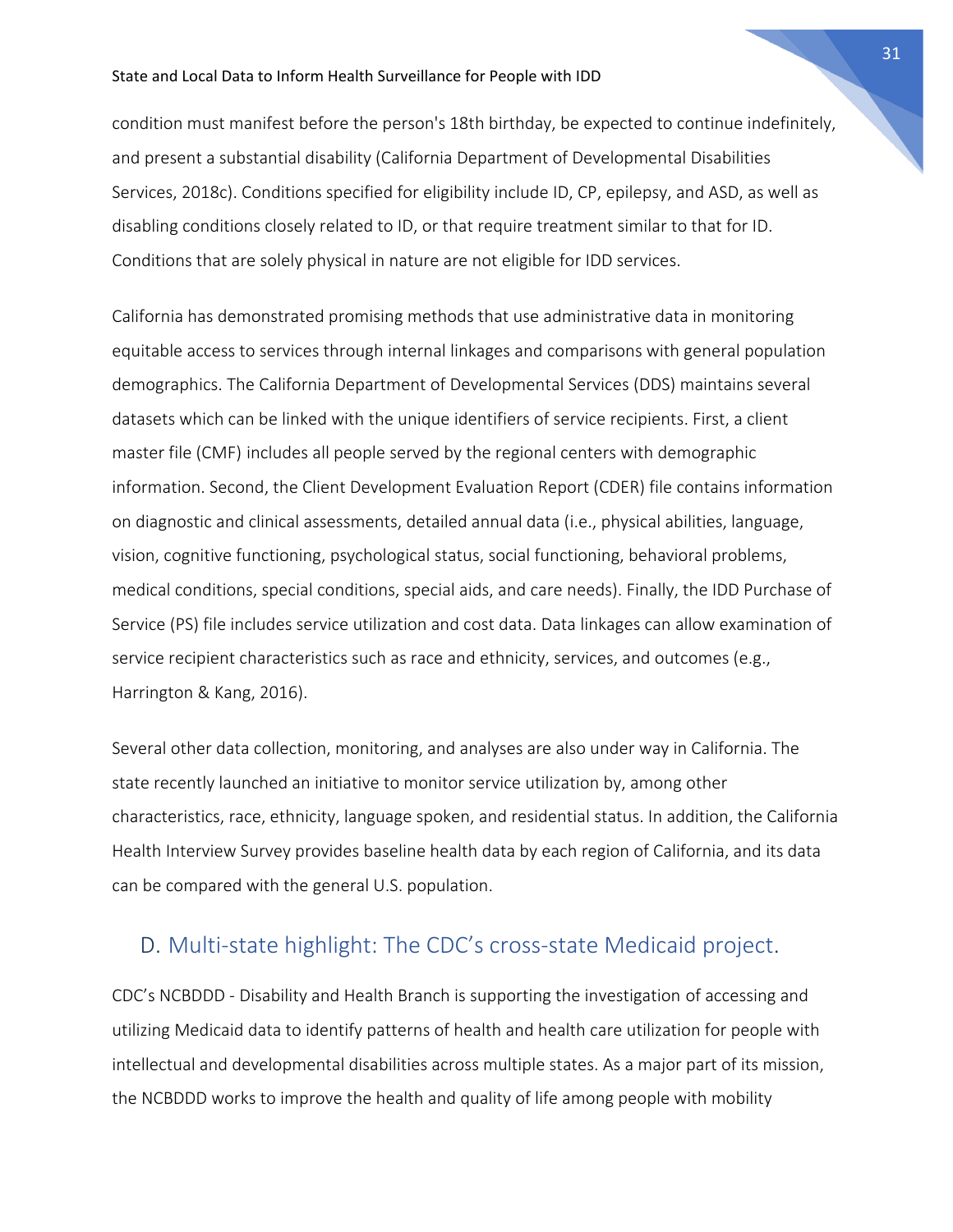limitations and/or ID through adaptation and implementation of evidence-based strategies in states, U.S. territories, and tribal governments. NCBDDD recently funded ten states (Arkansas, Iowa, Kansas, Massachusetts, Michigan, Montana, New Hampshire, New York, Oregon, and South Carolina) to initiate or expand activities in examining Medicaid data for people with ID (CDC, 2018b). State awardees to date have accessed and utilized Medicaid claims data within their state to identify patterns of health and health care utilization for child and adult beneficiaries with IDD. As this report is being drafted, findings from this work are emerging in published peer-reviewed journal articles (McDermott, Royer, Cope, et al., 2018; McDermott, Royer, Mann, et al., 2018) with other scientific papers in various stages of development. Findings from these targeted state Medicaid data analyses are anticipated to lead to an evidence-based intervention, benefiting people with IDD, that will be implemented across states in subsequent years (personal communication, Catherine Okoro, May 17, 2018).

#### E. Targeted topics

#### i. Consideration of Datasets that Describe Adults and Children

The workgroup considered available datasets and methodologies for estimating prevalence and describing health indicators and other outcomes for children and adults with IDD. As noted above, Medicaid claims data provide one potential avenue for identifying both children and adults with IDD.

Prevalence estimates for children with ASD can be estimated from the CDC's Autism and Developmental Disabilities Monitoring (ADDM) Network, a group of programs funded by CDC to estimate the number of children with ASD and other DDs living in different areas of the country. The most recent estimates from the ADDM Network are based on data collected from the health and special education records of children living in 11 communities across the U.S. during 2014. For the ADDM study, cases were identified from multiple data sources through a systematic review of health and special education records, using behaviors described in comprehensive evaluation to identify children with ASD, some of whom may not have been previously diagnosed with ASD (CDC, 2018c). The ADDM methodology is a costly approach that relies on the quality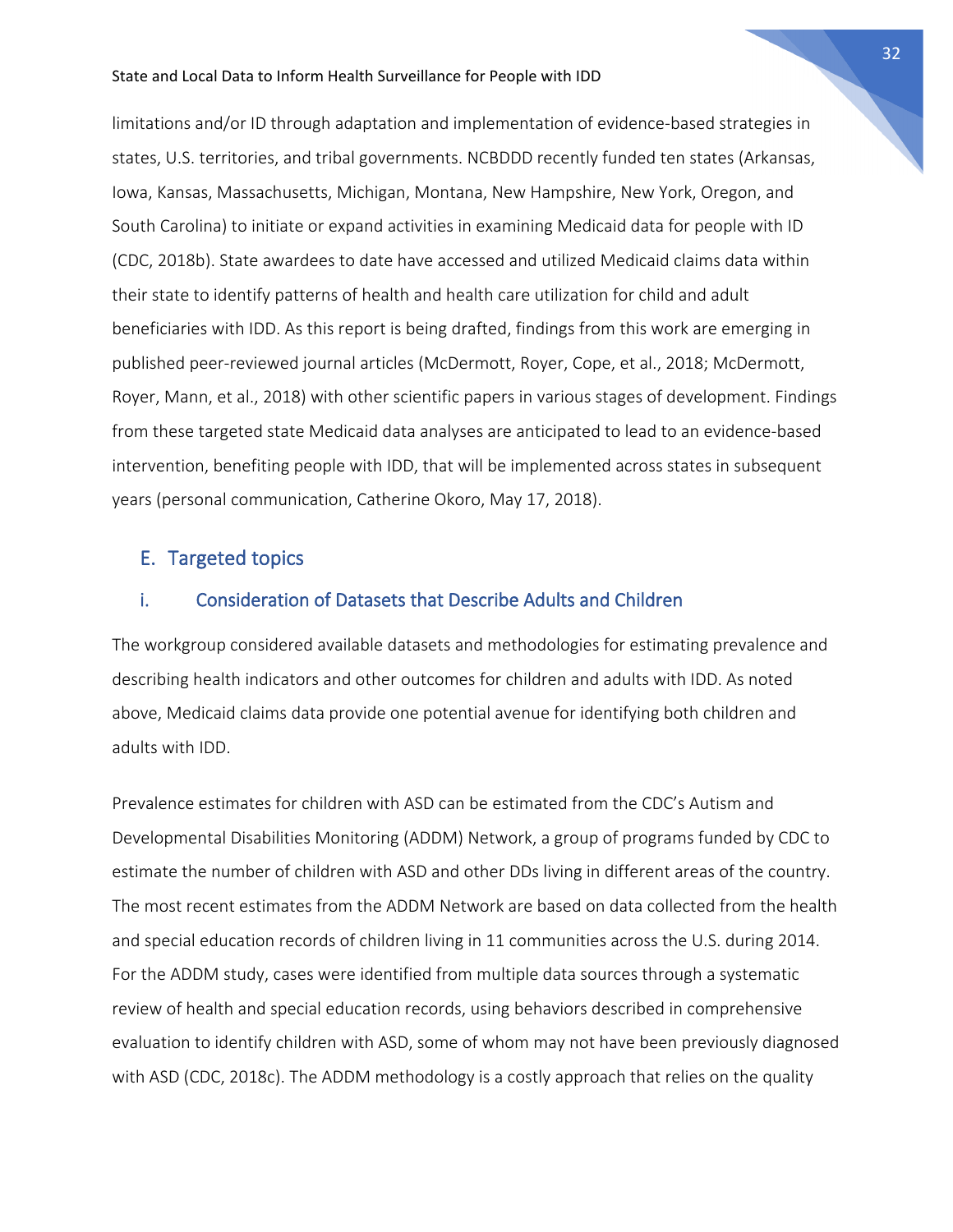and quantity of information in records, and, because data collection and review are resourceintensive, may not always be timely.

#### **ii. Examining Outcomes by Race, Ethnicity, and Language**

California provides an example of monitoring access to services and select outcomes by race, ethnicity, and language spoken. However, in general, there are systemic challenges to valid and reliable data collection on race and ethnicity. In state administrative datasets, race, ethnicity, and primary language spoken may be self-reported, but this reporting is often not mandatory. Missing data limits the ability of states to analyze and report on these variables. Additionally, administrative datasets may not even request information on primary language spoken, further limiting an important variable for examining disparities.

CMS has approached the issue of missing race and ethnicity variables in administrative data in several ways. They have worked with RTI International to develop an imputed (or inferenced) race and ethnicity algorithm. This algorithm, based largely on surname, has been found to improve classification marginally for Hispanic and Asian/Pacific Islander beneficiaries, but has not improved classification for American Indian/Alaska Natives or multiracial beneficiaries. To improve the quality of administratively-derived race and ethnicity information, OMH, CMS is also collaborating with the RAND Corporation to pursue an indirect estimation of race and ethnicity. Indirect estimation methods supplement or replace self-reported racial and ethnic identifiers with estimates based on other characteristics that are strongly associated with race and ethnicity. The Institute of Medicine (now National Academy of Science, Engineering and Medicine) recommended the use of indirect estimation to monitor health disparities in care and to target quality improvement efforts as a bridging strategy in the absence of direct race and ethnicity information (IOM, 2009, Recommendation 5-1). Goode and colleagues noted that to create and study health disparity interventions that are culturally and linguistically competent for people with disabilities within diverse populations may require approaches to research that acknowledge and measure the myriad cultural differences among people with disabilities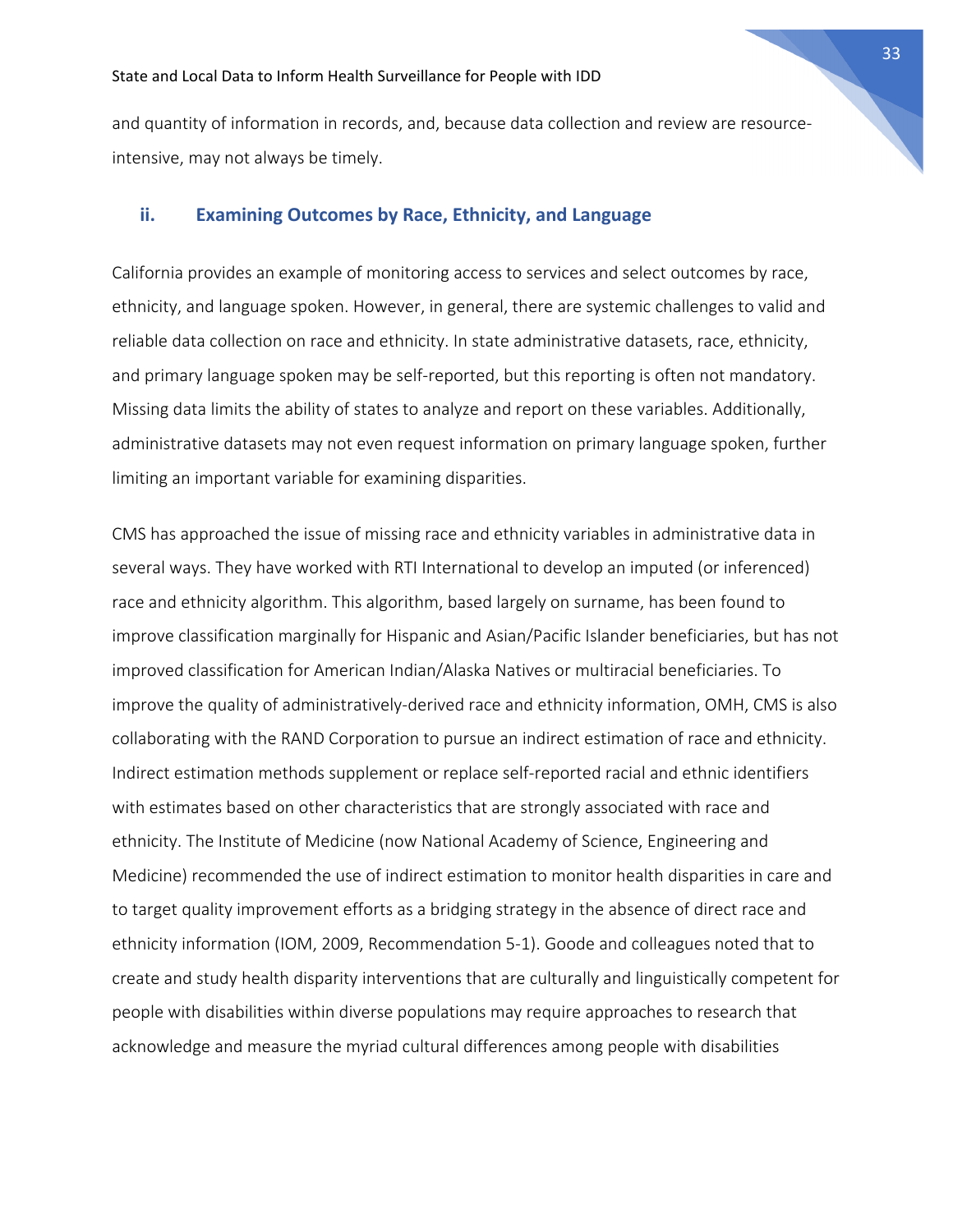effectively, rather than simply using race and ethnicity as proxies for culture (Goode, Carter-Pokras, et al, 2014).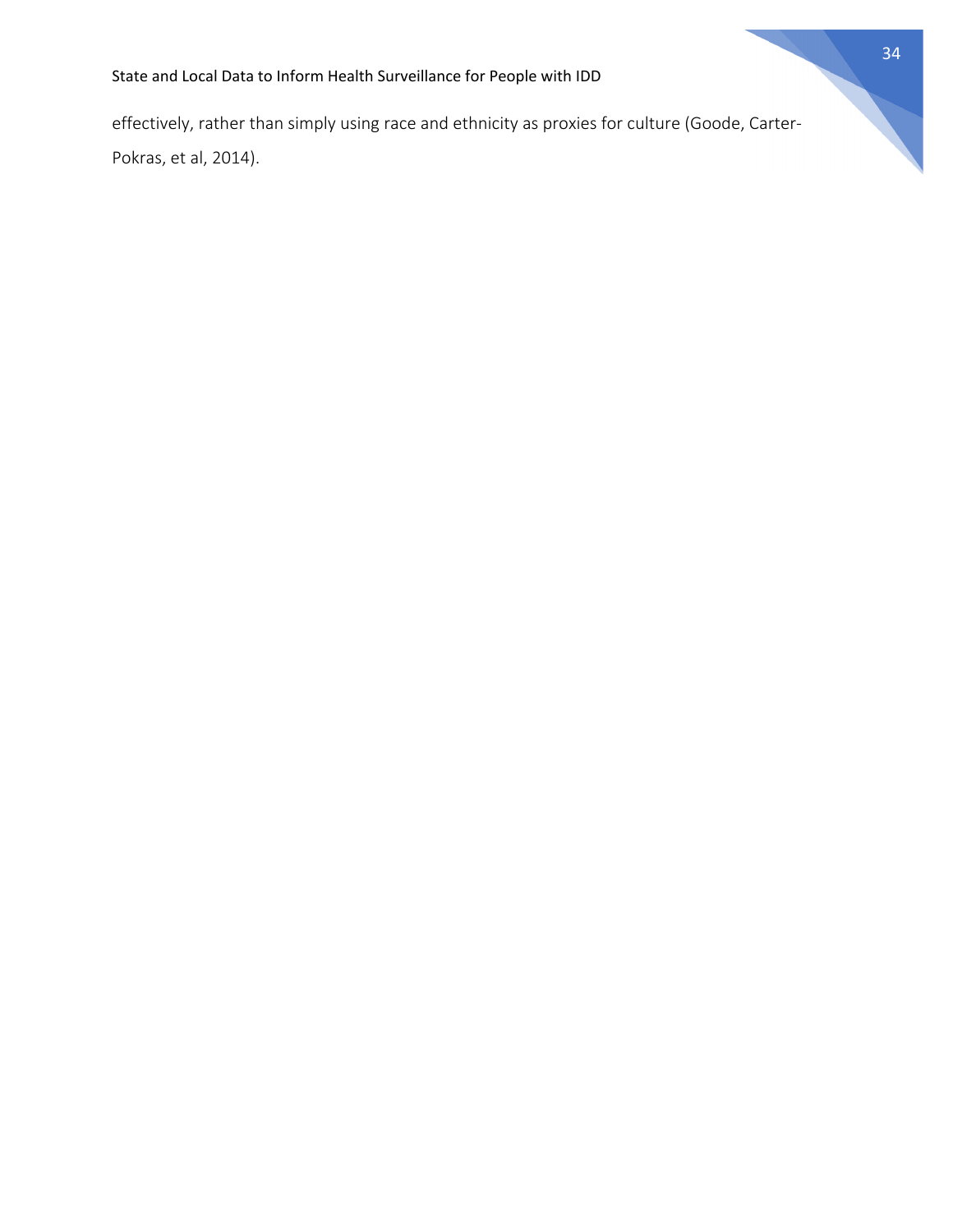## *V. Barriers and Opportunities at the State Level*

#### A. Barriers

Barriers to using existing state level data sources to estimate prevalence and inform health surveillance for people with IDD are those of definition, purpose, structure, privacy, and privatization. At the state level, criteria for service eligibility for people with IDD is not consistent. Additionally, administrative data are collected for specific purposes and held by the state through systems that, with few exceptions, are not designed for consistency or linkages.

While states may have rich health and educational data sets, laws prohibiting the sharing of personally identifiable information present challenges for fully mining or sharing these datasets for national analyses.

The datasets with the greatest potential information about the IDD population are those that focus on eligibility, identifying service need, and monitoring services and supports. Health surveillance, however, is not generally a priority or a function that can be accomplished within these datasets.

Finally, as health care delivery and payment capitations are moving towards managed care systems, increasingly, so are LTSS. Analysts and advocates have expressed the concern that the data held by managed care entities will not be routinely or universally available for population level analysis.

## B. Opportunities

Emerging opportunities that utilize existing state level data sources to estimate prevalence and inform health surveillance for people with IDD rely on unifying definitions, expanding surveys, and employing more sophisticated methods for data linkages and study designs. Data linkages, such as South Carolina's Disability Cube, have demonstrated the possibility of aligning datasets to leverage segmented information to generate a fuller picture of the health and service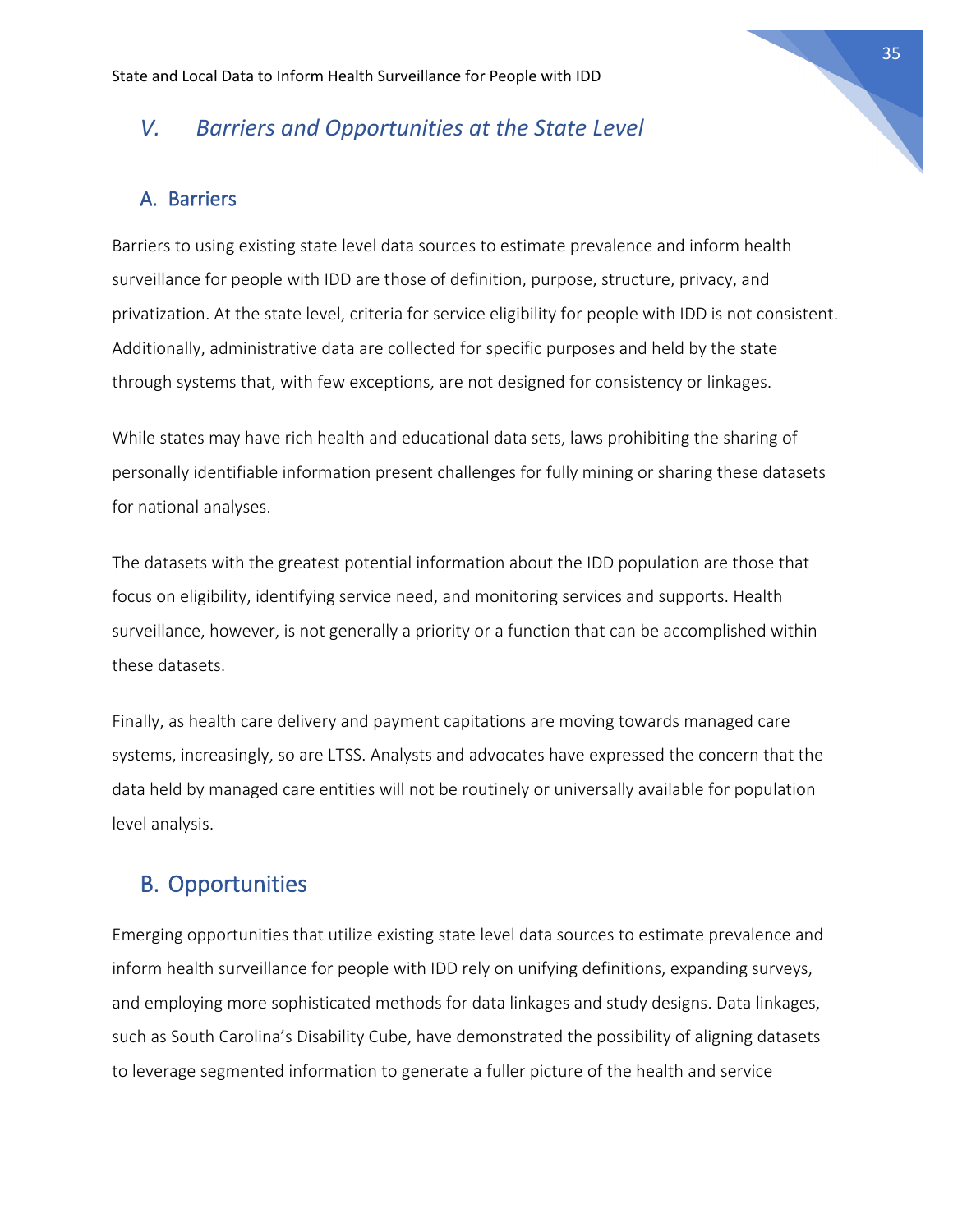utilization of both those who are receiving state IDD services and those who may have IDD but who are not known to the IDD system.

The continued expansion of electronic data systems, such as CMS's T-MSIS, holds promise that databases will enable the population with IDD to be identified uniformly across state lines.

Further, as described in the companion report on national surveillance, efforts are underway to improve survey methods and question refinement to enhance the ability to identify people with IDD in national population health surveys.

Finally, there are a number of national networks with tremendous expertise in IDD and research that could be leveraged for more sophisticated studies and analyses of state level data to estimate prevalence and inform surveillance of health outcomes and health determinants. Of particular value in these efforts are the following existing resources:

- The national network of DD Act programs, funded by AIDD, ACL, and present in all U.S. states and territories, who routinely collect and analyze information concerning people with IDD: the University Centers for Excellence in Developmental Disabilities (UCEDDs); the State Councils on Developmental Disabilities (DD Councils); and the State Protection & Advocacy Systems (P&As).
- The state IDD services, education, and Medicaid entities, who collect and maintain administrative and health claims records on people with IDD.
- Other state services and programs that collect and maintain administrative records, including TANF, Vocational Rehabilitation, Adult Protective Services, and Ombudsmen programs, which may be used by people with IDD.
- The network of 19 State Disability and Health Programs funded by NCBDDD, CDC.
- AUCD, through its National Center on Disability in Public Health, is seeking to build capacity by encouraging collaboration between public health partners and its member network. AUCD represents the national association of UCEDDs, Leadership Education in Neurodevelopmental and Related Disabilities (LEND) programs, and Eunice Kennedy Shriver Intellectual & Developmental Disabilities Research Centers (EKS-IDDRCs).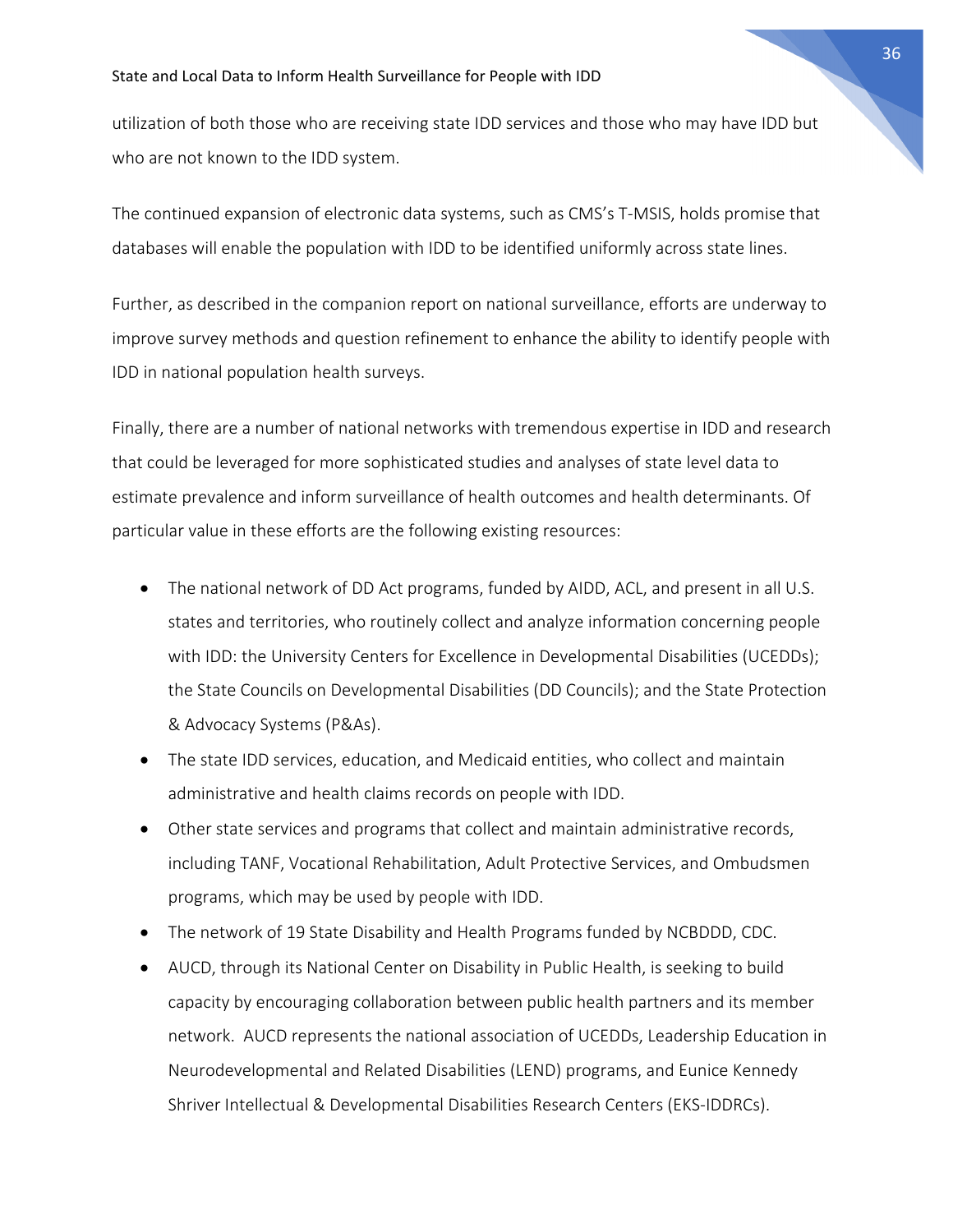- The data Projects of National Significance, funded by AIDD, ACL.
- The NCI project of HSRI and NASDDDs, whose foci directly relate to understanding the population of IDD.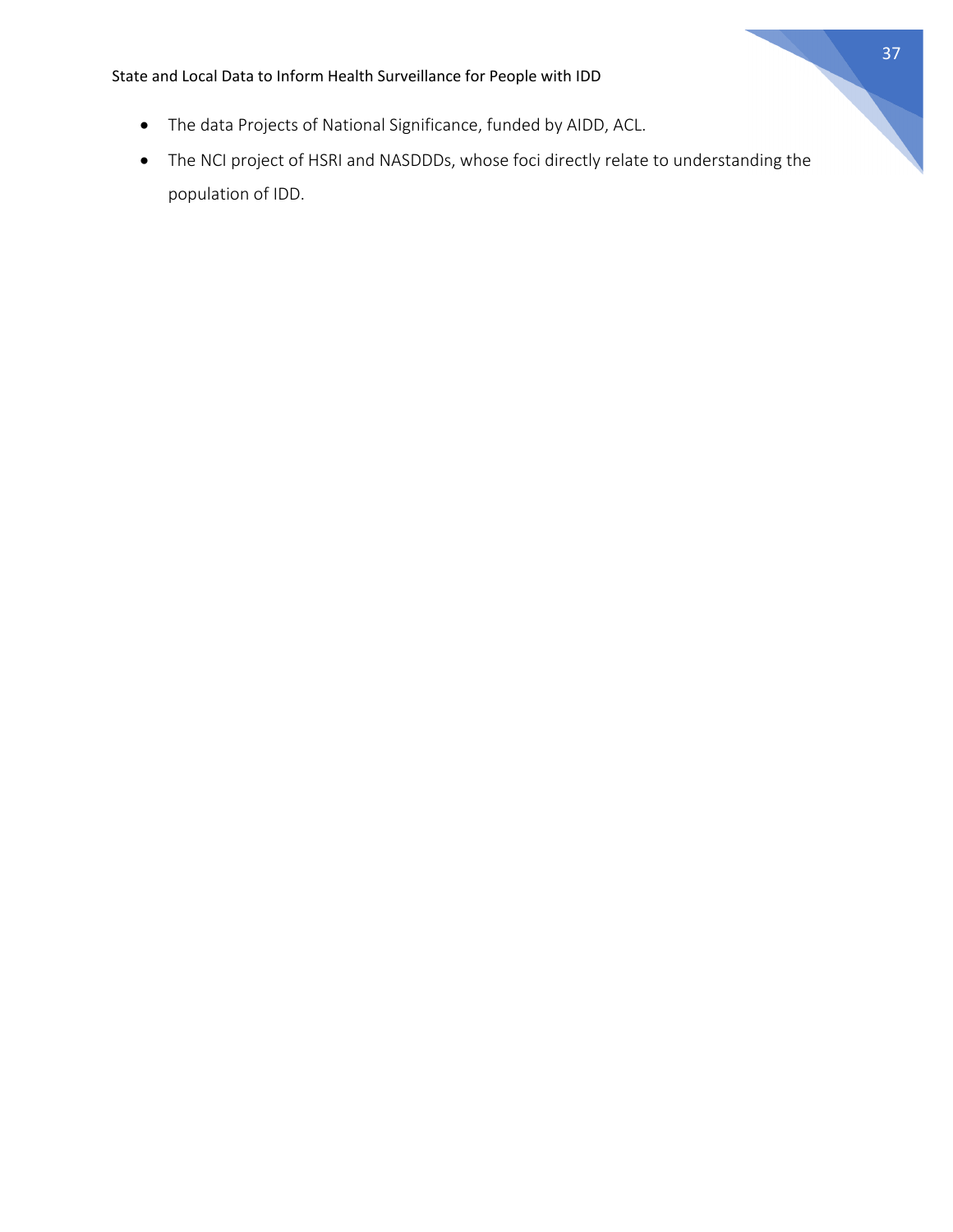## VI. Proposed Considerations for Future Directions

In developing this report, a number of overlapping and interlocking themes for future directions emerged, and various opportunities can be enhanced and leveraged health surveillance and examine health disparities for people with IDD. The workgroup identified several actions that federal and state agencies, not-for-profit organizations, and other IDD-stakeholder groups can consider when seeking to improve data collection related to people with IDD. These actions are organized in three broad categories: develop consistent operational definitions in data collection, promote research to fill knowledge gaps, and encourage wide dissemination of research findings to inform health surveillance and outcomes for people with IDD.

#### A. Develop consistent operational definitions in data collection

- Promote greater inclusion of race, ethnicity, and primary language spoken at home in data collection for people with IDD to enhance monitoring of health equity.
- Promote greater consistency in operational definitions to facilitate data linkage and harmonization.

#### B. Promote research to fill knowledge gaps

- Conduct a more complete scan of best practices in using administrative data on people with IDD across all states and territories.
- Promote the training of super-users of datasets that include records of people with IDD to improve access to, and linkages of, crucial data.
- Initiate a community of practice for administrators of state level datasets interested in identifying new measures and indicators in their existing datasets.
- Develop a learning collaborative of state and federal agencies that collect data on people with IDD to develop and test system changes for implementation. An example is the Disability Network Business Acumen Learning Collaborative (NASUAD, n.d.)
- Expand opportunities for data linkages to maximize the utility of current data collections.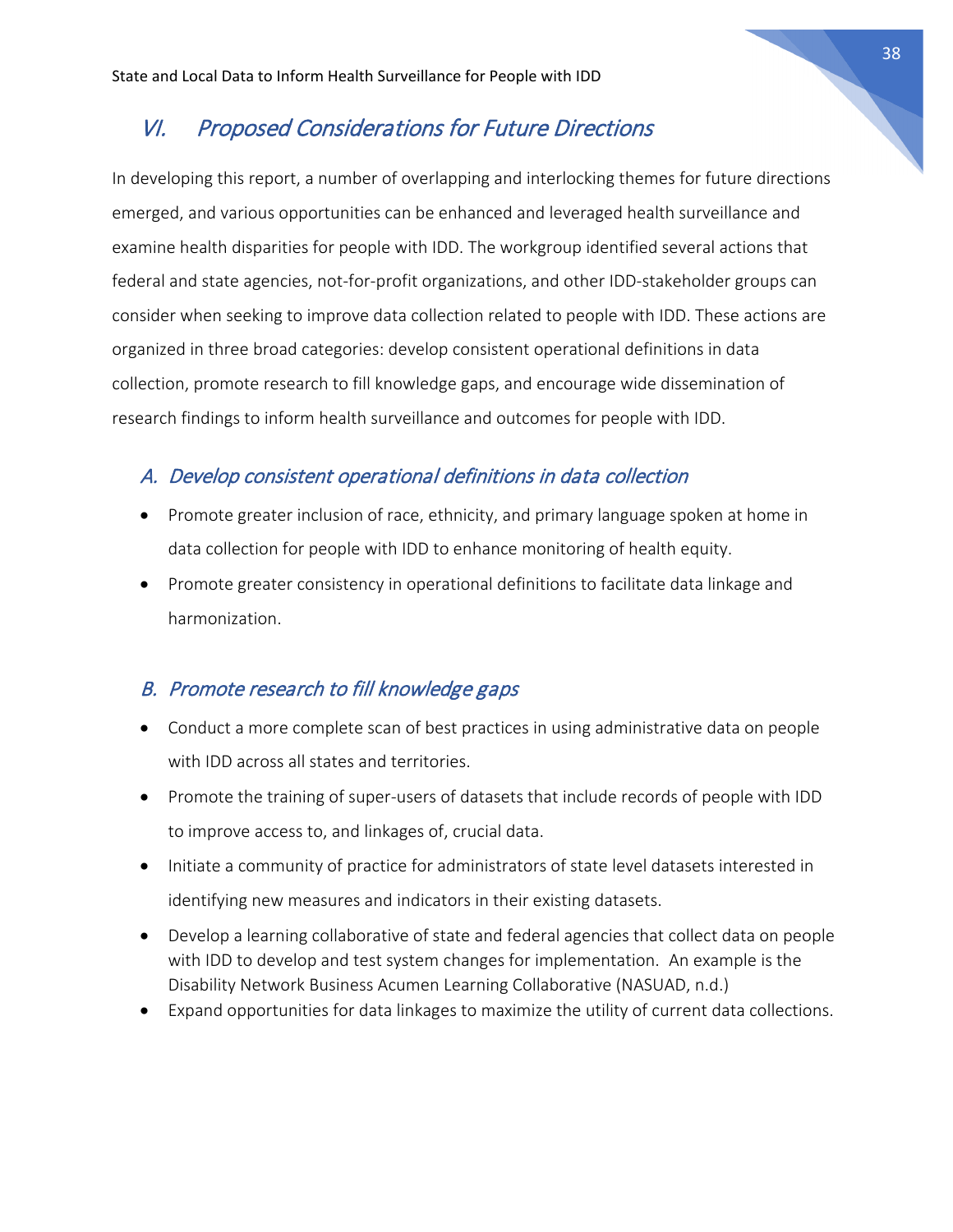- Investigate federal inter-agency partnerships to develop a longitudinal study of people with IDD to provide a representative life course perspective on transitions over the life span, which could inform policy and practice.
- Replicate demonstration projects that collect data on people with IDD (such as in Ohio, South Carolina, and California) to access and analyze Medicaid and CHIP claims data to better understand the health care needs and health outcomes of people with IDD.
- Establish quantitative and qualitative studies to understand the experiences of people at the intersection of race, ethnicity, and IDD to better understand the health care barriers and improve health equity.
- Ensure data collection efforts include the categories of ID, DD, and co-occurring mental health/behavioral health diagnoses to enhance prevalence estimates and inform health surveillance.

## *C.* Encourage widespread dissemination of research findings to inform health surveillance and outcomes for people with IDD

- Enhance the capacity of state entities to analyze and utilize available data sources in their jurisdictions.
- Expand the use of strategies identified by the state Medicaid data project, the initiative funded by NCBDDD, CDC, to harmonize data across states and territories.
- Identify and disseminate successful strategies states have used to enhance their data collection, data linkages and harmonization, and utilization of findings to inform policies and practices.
- Promote the use of public-private partnerships to develop new proofs-of-concepts, replicate effective strategies, and encourage the adoption of evidence-based practices in informing health surveillance and outcomes for people with IDD.
- Disseminate findings in ways that are accessible to the population with IDD to inform future health surveillance and outcomes for people with IDD.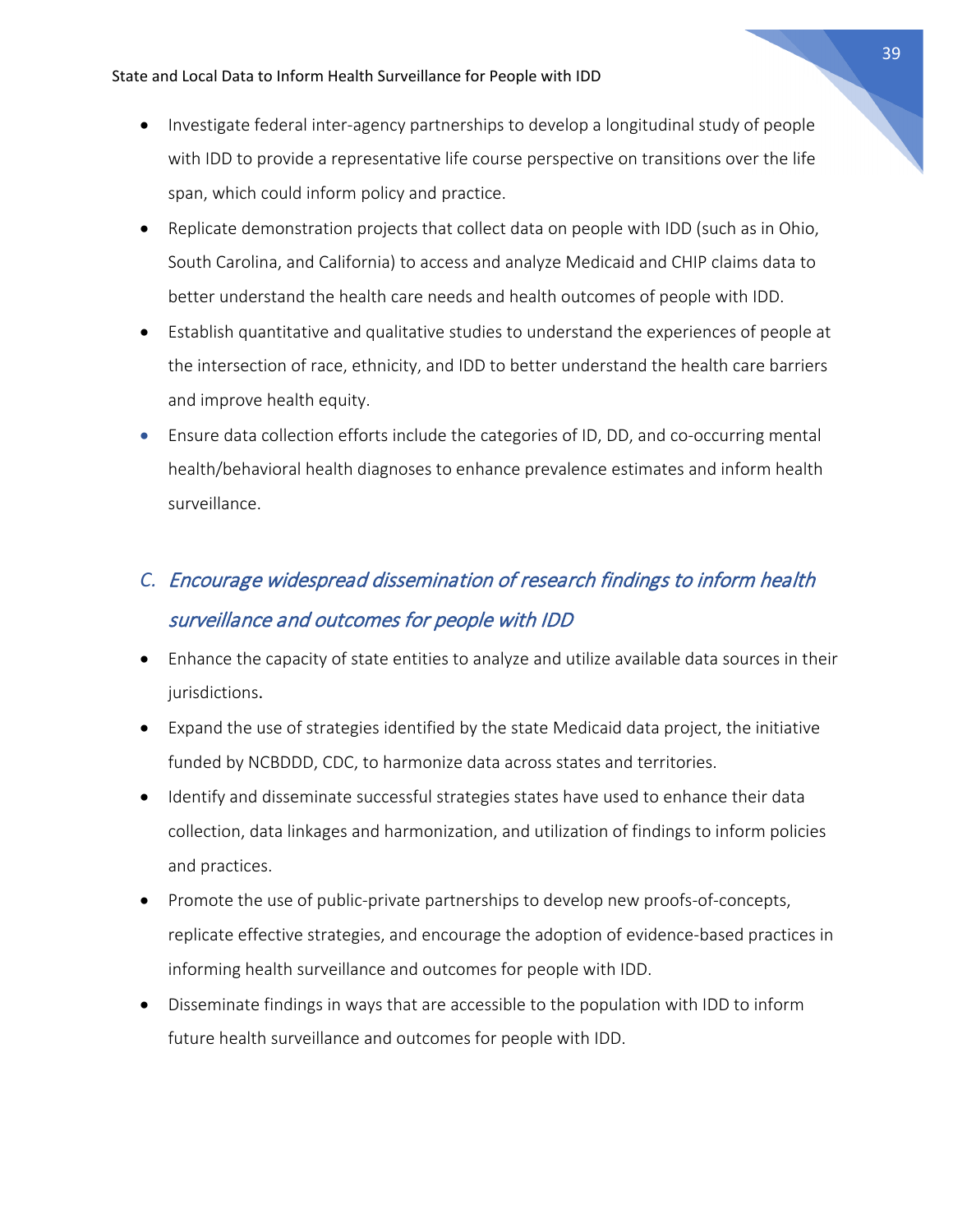## VII. References

- Administration on Community Living. (2018). *History of the DD Act: Evolution of the Law.*  Retrieved from:<https://www.acl.gov/node/105>
- All-Payer Claims Database Council. (n.d.). *Frequently Asked Questions*. Retrieved from <https://www.apcdcouncil.org/frequently-asked-questions>
- Assistant Secretary for Planning and Evaluation. (2016, December). *Status of State Efforts to Integrate Health and Human Services and Data: 2016*. Retrieved from: <https://aspe.hhs.gov/system/files/pdf/255411/StateHHSSystems.pdf>
- Association of University Centers on Disabilities. (2009, June 28). *The Disability Cube Project of the South Carolina Interagency Office for Disability and Health.* Retrieved from AUCD Association of University Centers of Disabilities: [https://www.aucd.org//template/news.cfm?news\\_i4315&id=17](https://www.aucd.org/template/news.cfm?news_i4315&id=17)
- Autistic Self Advocacy Network. (2009, January 13). *Comments on Proposed New Jersey Autism Registry*. Retrieved from[: https://autisticadvocacy.org/2009/01/comments-on-proposed](https://autisticadvocacy.org/2009/01/comments-on-proposed-new-jersey-autism-registry/)[new-jersey-autism-registry/](https://autisticadvocacy.org/2009/01/comments-on-proposed-new-jersey-autism-registry/)
- Bonardi, A., Lauer, E., Mitra, M., Bershadsky, J., Taub, S., & Noblett, C. (2011). *Expanding surveillance of adults with intellectual disability in the US.* Center for Developmental Disabilities Evaluation and Research (CDDER). E.K Shriver Center University of Massachusetts Medical School. Retrieved from: [https://shriver.umassmed.edu/programs/cdder/health-surveillance-adults-intellectual](https://shriver.umassmed.edu/programs/cdder/health-surveillance-adults-intellectual-disability)[disability](https://shriver.umassmed.edu/programs/cdder/health-surveillance-adults-intellectual-disability)
- California Department of Developmental Services. (2018a, March 2). *Lanterman Act and Related Laws*. Retrieved from: [https://www.dds.ca.gov/Statutes/Statutes\\_Home.cfm](https://www.dds.ca.gov/Statutes/Statutes_Home.cfm)
- California Department of Developmental Services. (2018b, March 2). *Regional Center Purchase of Service Data*. Retrieved from:<https://www.dds.ca.gov/RC/POSData.cfm>
- California Department of Developmental Services. (2018c, March 2). *Who is Eligible for Services?*  Retrieved from:<https://www.dds.ca.gov/General/Eligibility.cfm>
- Centers for Disease Control and Prevention. (2016). *Improving the Health of People with Mobility Limitations and Intellectual Disabilities through State-based Public Health Programs (CDC-RFA-DD16-1603).* p. 1-37. [https://www.grants.gov/search](https://www.grants.gov/search-grants.html?agencyCode=HHS)[grants.html?agencyCode=HHS](https://www.grants.gov/search-grants.html?agencyCode=HHS)
- Centers for Disease Control and Prevention. (2018a). *Disability and Health Data System (DHDS).*  Retrieved from: <https://www.cdc.gov/ncbddd/disabilityandhealth/dhds/index.html>
- Centers for Disease Control and Prevention. (2018b). *Disability and Health State Programs.* Retrieved from:<https://www.cdc.gov/ncbddd/disabilityandhealth/programs.html>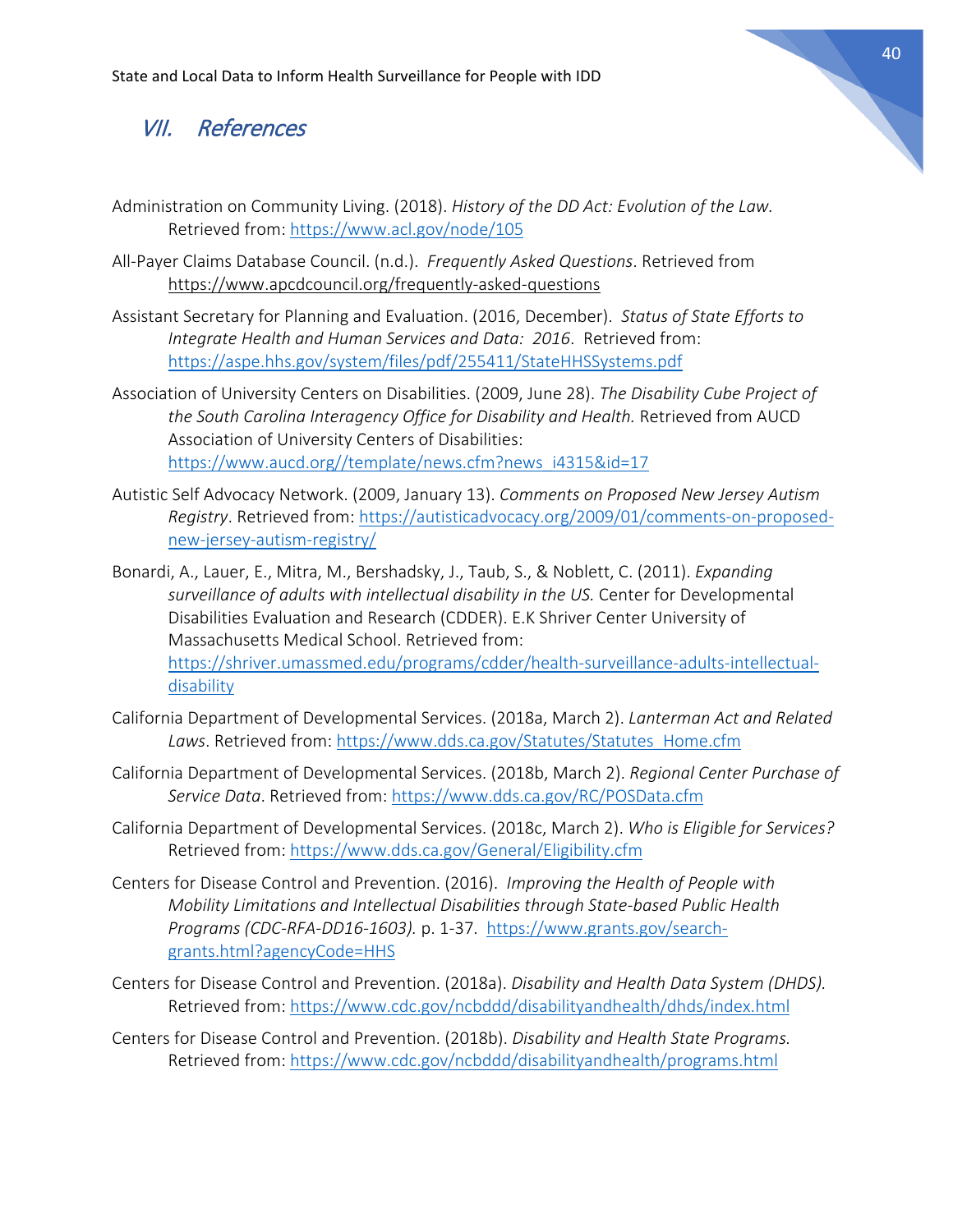- Centers for Disease Control and Prevention. (2018c). *Community Report on Autism 2018.* Retrieved from: [https://www.cdc.gov/ncbddd/autism/addm-community-report/what-is](https://www.cdc.gov/ncbddd/autism/addm-community-report/what-is-addm-network.html)[addm-network.html](https://www.cdc.gov/ncbddd/autism/addm-community-report/what-is-addm-network.html)
- Centers for Medicare and Medicaid Services. (n.d.). *Transformed Medicaid Statistical Information System (T-MSIS).* Retrieved from: https://www.medicaid.gov /medicaid/data-andsystems/macbis/tmsis/index.html
- Centers for Medicare and Medicaid, Office on Minority Health. (2015, September). *The CMS Equity Plan for Improving Quality in Medicare.* Retrieved from: [https://www.cms.gov/about-cms/agency-information/omh/omh\\_dwnld](https://www.cms.gov/about-cms/agency-information/omh/omh_dwnld-cms_equityplanformedicare_090615.pdf)[cms\\_equityplanformedicare\\_090615.pdf.](https://www.cms.gov/about-cms/agency-information/omh/omh_dwnld-cms_equityplanformedicare_090615.pdf)
- Cooper, R., Sowers, M., & Kennedy-Lizzotte, R. (2017. September). *Summary of Survey Results: State I/DD Operating Agencies*. Alexandria, VA: National Association of State Directors of Developmental Disabilities Services.
- Eunice Kennedy Shriver National Institute of Child Health and Human Development. (n.d.). *Data Sharing for Demographic Research: Data Harmonization.* Retrieved from [https://www.icpsr.umich.edu/icpsrweb/content/DSDR/harmonization.html.](https://www.icpsr.umich.edu/icpsrweb/content/DSDR/harmonization.html)
- Goode, T., Carter-Pokras, O., Horner-Johnson, W., & Yee, S. (2014). Parallel tracks: Reflections on the need for collaborative health disparities research on race/ethnicity and disability. *Medical Care, 52* (10) S3-S8. [http://journals.lww.com/lww](http://journals.lww.com/lww-medicalcare/Fulltext/2014/10001/Parallel_Tracks__Reflections_on_the_Need_for.4.aspx)[medicalcare/Fulltext/2014/10001/Parallel\\_Tracks\\_\\_Reflections\\_on\\_the\\_Need\\_for.4.aspx](http://journals.lww.com/lww-medicalcare/Fulltext/2014/10001/Parallel_Tracks__Reflections_on_the_Need_for.4.aspx)
- Harrington, C., & Kang, T. (2016) Disparities in service use and expenditures for people with intellectual and developmental disabilities in California in 2005 and 2013. *Intellectual and Developmental Disabilities, 54* (1), 1-18. doi:10.1352/1934-9556-54.1.1
- Havercamp, S.M., Krahn, G., Larson, S. & the National Health Surveillance for IDD Workgroup (2019). *Working Through the IDD Data Conundrum: Identifying People with Intellectual and Developmental Disabilities in National Population Surveys.* Washington, DC: Administration on Intellectual and Developmental Disabilities.
- Health and Human Services, Office of Minority Health. (n.d.). N*ational Partnership for Action to End Health Disparities, Glossary of Terms.* Retrieved from: [https://minorityhealth.hhs.gov/npa/templates/browse.aspx?lvl=1&lvlid=34.](https://minorityhealth.hhs.gov/npa/templates/browse.aspx?lvl=1&lvlid=34)
- Human Services Research Institute and NASDDDS (2019). *National Core Indicators.* Retrieved from: [https://www.nationalcoreindicators.org.](https://www.nationalcoreindicators.org/)
- Institute for Community Inclusion, RTC on Community Living, and The State of the States in Developmental Disabilities. (2015). *Services for people with intellectual and/or developmental disabilities in the US territories.* University of Massachusetts Boston, University of Minnesota, and University of Colorado. Available: [https://www.acl.gov/sites/default/files/programs/2017-03/Combined-Territories.pdf.](https://www.acl.gov/sites/default/files/programs/2017-03/Combined-Territories.pdf)
- Institute of Medicine. (2009). *Race, Ethnicity, and Language Data: Standardization for Health Care Quality Improvement.* The National Academies Press, Washington, DC.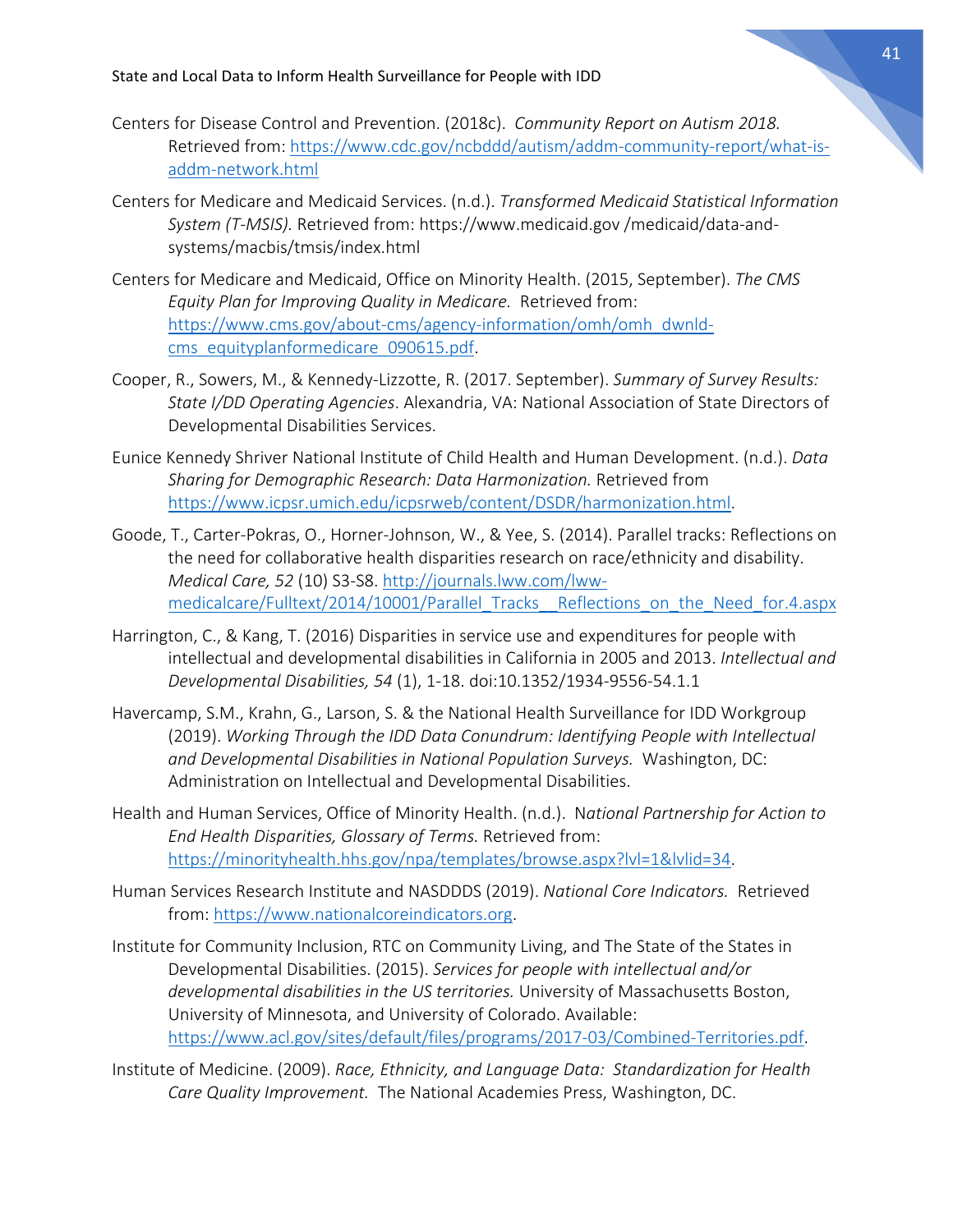- Kozma, A., Mansell, J., Beadle-Brown, J. (*2009*) Outcomes in different residential settings for people with intellectual disability: A systematic review. *American Journal on Intellectual and Developmental Disabilitie*s, 114 (3), 193-222.
- Krahn, G.L. & Fox, M.H. (2013). Health disparities of adults with intellectual disabilities: What do we know? What do we do?. *Journal of Applied Research in Intellectual Disabilities*, 27(5), 431-446. <https://doi.org/10.1111/jar.12067>
- Lauer, E.A. & Houtenville, A.J. (2018). *Annual Disability Statistics Compendium: 2017.* Durham, NH: University of New Hampshire, Institute on Disability.
- Lulinski, A., & Tanis, E.S. (2018). *The State of System Rebalancing in Illinois: FY 2017 Update. Data Brief (3).* Aurora, CO: Department of Psychiatry, University of Colorado Anschutz Medical Campus.
- Magaña, S., Parish, S., Morales, M.A., Li, H., & Fujiura, G. (2016). Racial and ethnic health disparities among people with intellectual and developmental disabilities. *Intellectual and Developmental Disabilities, 54*(3),161-172.doi: 10.1352/1934-9556-54.3.161.
- McDermott, S., Royer, J., Cope, T., Lindgren, S., Momany, E., Chul Lee, J., et al. (2018). Using Medicaid Data to Characterize People with Intellectual and Developmental Disabilities in Five U.S. States. *American Journal on Intellectual and Developmental Disabilities: July 123*(4),371-381. doi: 10.1352/1944-7558-123.4.371.
- McDermott, S., Royer, J., Mann, J.R. & Armour, B. (2018). Factors associated with ambulatory care sensitive emergency department visits for South Carolina Medicaid members with intellectual disability. *Journal of Intellectual Disability Research, 62*(3), 165-178.
- McDonald, K.E., & Raymaker, D.M. (2013). Paradigm shifts in disability and health: Toward more ethical public health research. *American Journal of Public Health, 103*(12), 2165-2173.
- National Association of States United for Aging and Disability (NASUAD) (n.d.). *Business Acumen Resource Center.* Retrieved from: http://www.nasuad.org/initiatives/disability-networkbusiness-acumen-resource-center/learning-collaborative.
- National Center for Health Statistics. (2015). *National Health Interview Survey on Health Statistics.* Centers for Disease Control and Prevention. Available at: [https://www.cdc.gov/nchs/nhis/nhis\\_disability.htm.](https://www.cdc.gov/nchs/nhis/nhis_disability.htm)
- National Institutes of Health. (2019). *Down-Syndrome Connect.* Retrieved from: [https://dsconnect.nih.gov.](https://dsconnect.nih.gov/)
- New Jersey Department of Health. (2018, September 20). *The New Jersey Autism Registry.* Retrieved from https://www.cdc.gov/ncbddd/disabilityandhealth/dhds/index.html.
- Office of the Washington State Auditor. (2013). *Performance Audit: Developmental Disabilities in Washington: Increasing Access and Equality.* Retrieved from: [http://www.sao.wa.gov/state/Documents/PA\\_DevDisabilities\\_Access\\_ar1009938.pdf#se](http://www.sao.wa.gov/state/Documents/PA_DevDisabilities_Access_ar1009938.pdf#search=intellectual%20disability) [arch=intellectual%20disability](http://www.sao.wa.gov/state/Documents/PA_DevDisabilities_Access_ar1009938.pdf#search=intellectual%20disability)